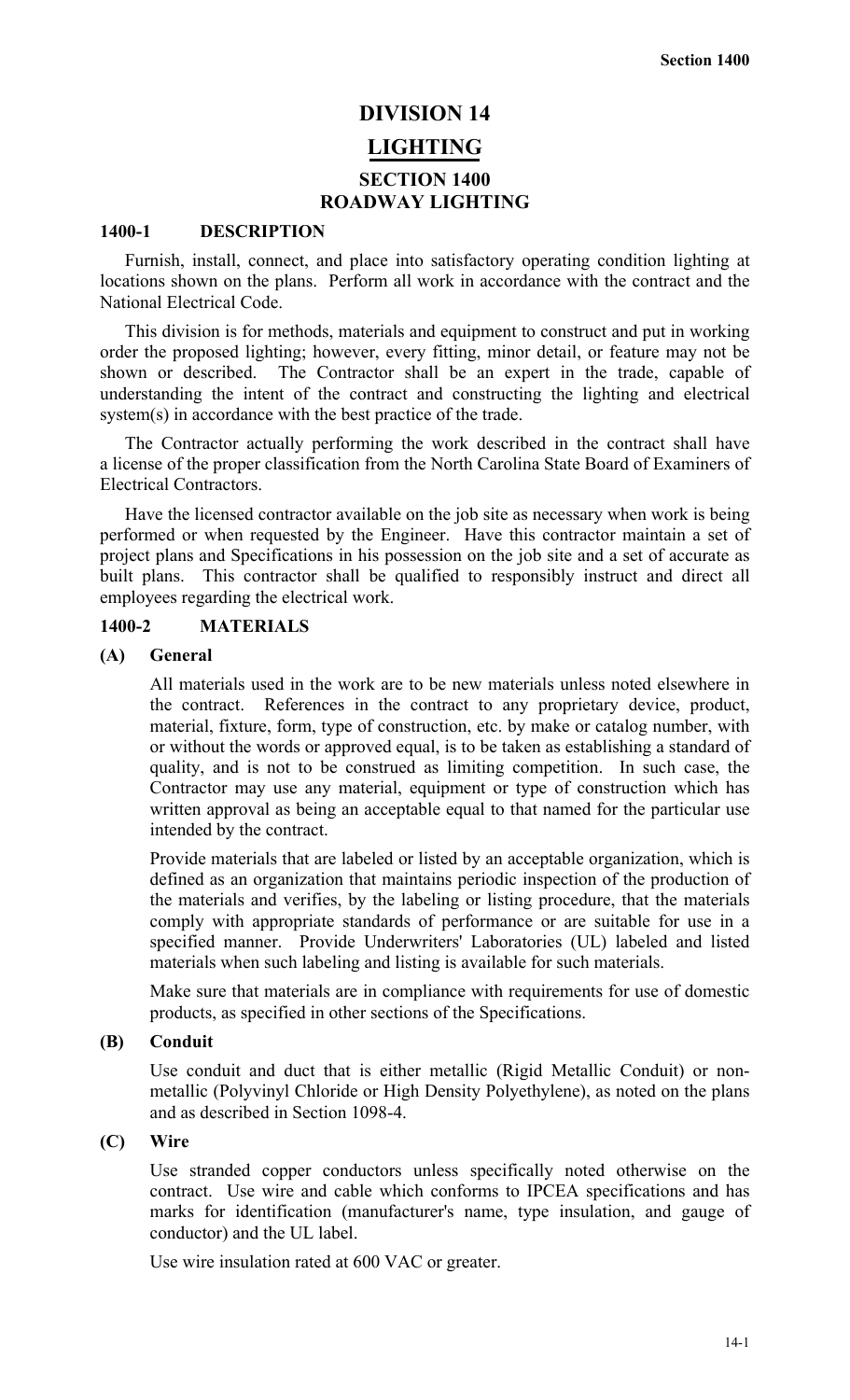Use the following types of wiring unless noted otherwise on the plans:

| Service Lateral                           | UL Type USE                  |  |
|-------------------------------------------|------------------------------|--|
| Control System                            | UL Type THW or RHW or THHN   |  |
| Feeder Circuits in Conduit                | UL Type USE                  |  |
| <b>Branch Circuits in Light Standards</b> | UL Type NM Cable             |  |
| <b>Equipment Grounding Conductor</b>      | Solid MHD, Bare or Insulated |  |
| Grounding Electrode Conductor             | ASTM B-2                     |  |

Feeder circuits in conduit with #8 conductors and smaller may consist of a cable assembly rated UL Type UF. Use #6 AWG for the grounding electrode conductor unless noted larger on the plans.

# **(D) Grounding and Bonding Equipment**

Use Ground Rods which are 15.9 mm diameter x 2.4 m copper clad steel and which have a one piece silicone bronze clamp with a socket or hex head screw. Make sure that all grounding and bonding equipment conforms to UL Standard 467*, Electrical Grounding and Bonding Equipment*.

# **(E) Fuseholders**

Provide fused overcurrent protection in the base of each light standard, and other locations as noted. Use a fuseholder that is rated 600 VAC, 30 amp minimum, waterproof, and constructed so that the fuse will be disconnected from the line side power every time the fuseholder is opened. It may be made of molded plastic or rubber and have insulating boots. Use terminals which are specifically rated for the size and number of conductors required.

Use fuses which have 5000 amp minimum interrupting capacity at the supply voltage, are rated 10 amp or as noted on the plans, and are not glass type unless specified different in the contract. Use the same type fuse in all fuseholders on a project unless specified differently at specified locations.

Use fuseholders that have been specifically designed as breakaway devices in fiberglass standards and standards with breakaway bases. Use fuseholders that have been designed to disconnect line side power without damage to the terminals or conductors every time sufficient pulling force is placed on the line and load side conductors.

# **(F) Hardware**

Use mounting or attachment hardware including bolts, nuts, washers, straps, clamps, and hangers which is made of stainless steel, hot dipped galvanized or of equal corrosion resistance. Use bolts, which are minimum length and are not less than 1 nominal size smaller than the opening being utilized.

# **(G) Lamps**

Use lamps that conform to ANSI specifications, are of the type and wattage indicated on the contract, are rated for a minimum of 24,000 hours life, have a mogul base, and have special coatings for premium efficiency and color rendition. Clearly mark the installation date on the base. Provide and install lamps for all luminaires furnished on the project.

# **(H) Duct and Conduit Sealer**

- (1) Use duct and conduit sealer or mastic which is a putty-like compound and:
- (2) is permanently non-hardening, non-oxidizing, and non-corrosive to metals, rubber, plastic, lacquer and paints,
- (3) is readily workable for thumbing into openings and forming into seals around wires inside conduits and openings around conduits,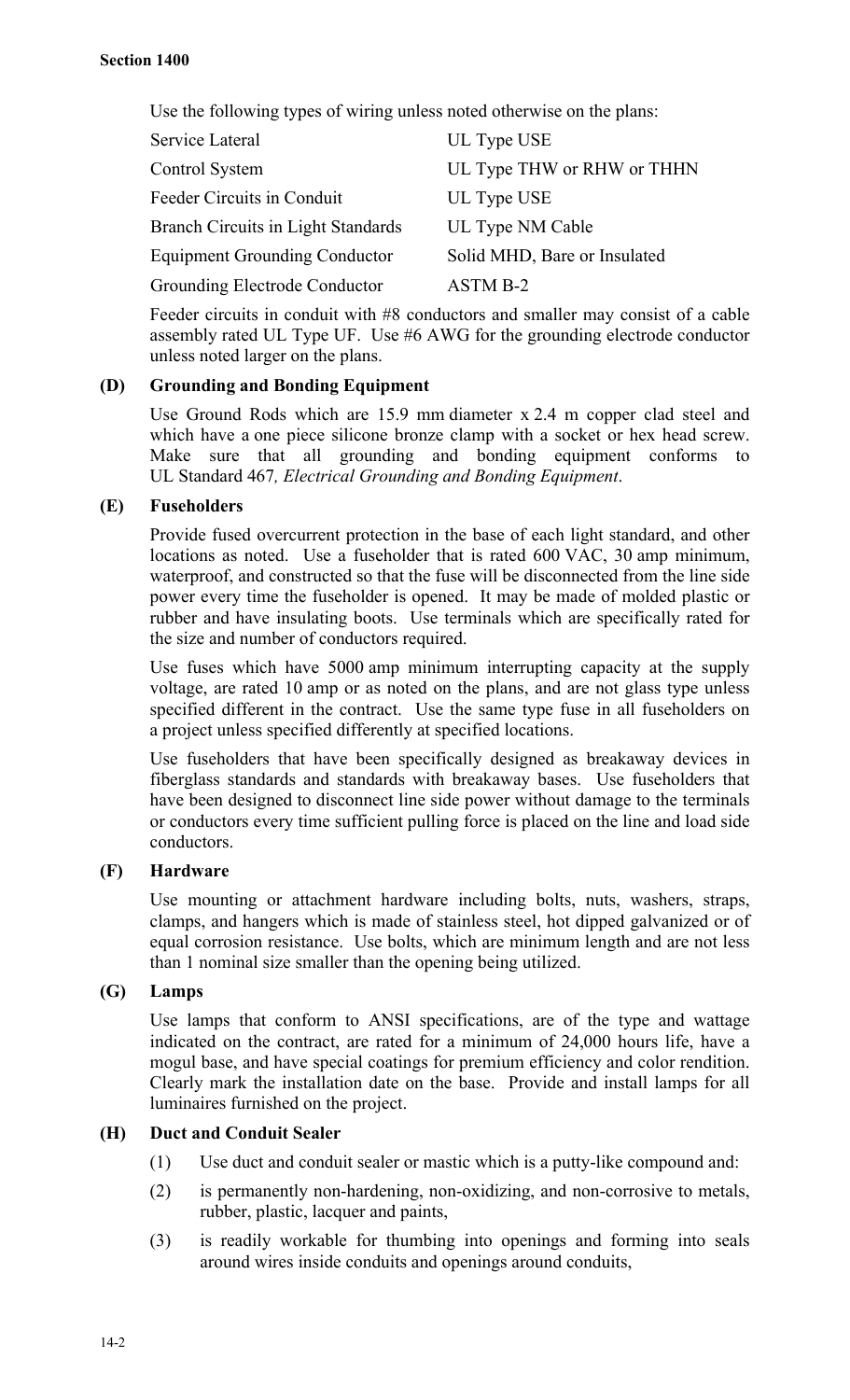- (4) has a service temperature range of minus  $-1^{\circ}$ C to 93 $^{\circ}$ C
- (5) is clean, non-poisonous and non-injurious to human skin,
- (6) seals against water, dust and air and shall adhere to wood, glass, plastics, metal, rubber, and painted surfaces.

# **(I) Pull Lines**

Place pull lines specifically designed for pulling a rope in all empty conduits and electrical duct so that electrical circuits can be installed in the future. Use pull lines which are 2 ply with a tensile strength of 1067.6 N minimum and resistant to tangling, rot, and mildew.

#### **1400-3 SUBMITTALS**

#### **(A) Catalog Cuts**

Submit for approval catalog cuts and/or shop drawings for materials proposed for use on the project. Allow 40 days for review of each submittal. Do not deliver materials which have not been approved to the project. Submit 8 copies of each catalog cut and/or drawing and show for each the material description, brand name, stock-number, size, rating, manufacturing specification and the use for which it is intended.

Three copies of approved submittals will be returned to the Contractor. Present a catalog cut or drawing for all components of each contract item. Present the submittals neatly arranged in the same order as the contract bid items.

#### **(B) Certifications**

In accordance with Article 106-3, furnish a Type 3 - Manufacturer's Certifications for light standards, high mounts and lowering devices and a Type 6 - Supplier's Certifications for conductors. Submit certifications when the above materials are delivered to the project.

Type 3 or Type 6 Certifications may be requested for any or all of the other material which does not have a name plate showing sufficient information to verify that the material was manufactured to the requirements of these Specifications.

# **(C) Samples**

Random samples will be taken of the various items for the purpose of verifying conformance with Specifications. The selection of the items to be sampled and the taking of the samples will be done by the Engineer.

Failure to meet specification requirements by 2 samples of any material will be sufficient reason for rejection of all materials from the same lot.

Upon request, there will be reimbursement for the actual verified cost of such material taken as samples, including any handling charges less any discount allowed on the invoice, but with no percentage added, and such material will thereafter become the property of the Department.

# **(D) As-Built Plans**

Submit two complete sets of as-built plans for review upon completion of the work, showing the location of all buried electrical circuits, with pavement crossings dimensioned from fixed objects or from survey stations.

Include in the as-built plans the title (No. 1), index (No. 1A), summary of quantities (No. 3), and all of the layout and detail (E) sheets of the project with all changes indicated. After review and approval, place one set of these as-built plans in a waterproof envelope and file in each Control Panel.

Submit one set of as-built plans to the Roadway Design Unit.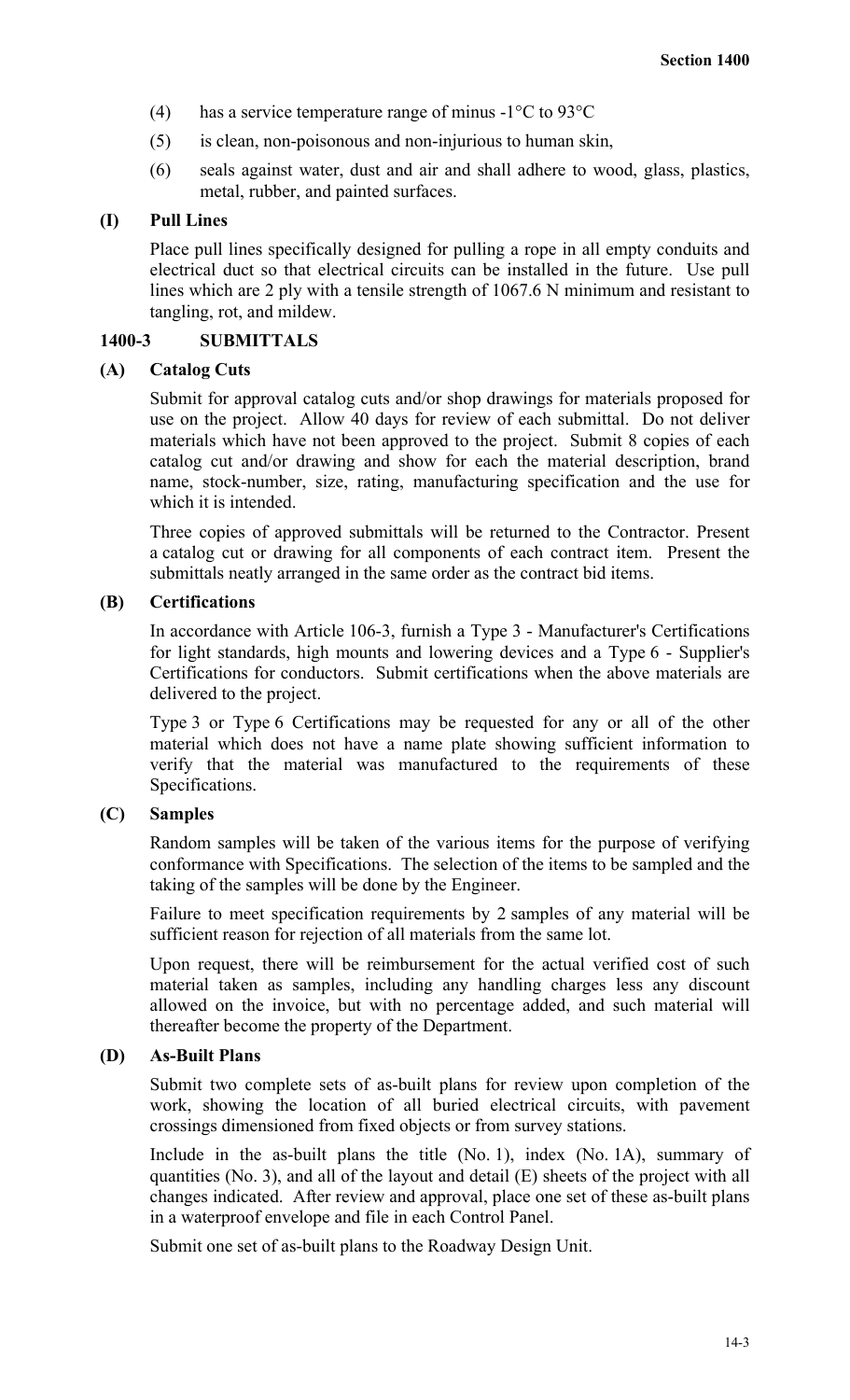Show the light standard foundations that are relocated (by permission of the Engineer) on the as-built plans in their final locations.

Keep a daily record of the location of all items in order to ensure the accuracy of the as-built plans.

# **(E) Warranties**

Turn over warranties from each manufacturer of electrical materials and equipment pertinent to the complete and satisfactory operation of the system prior to the acceptance of the project. Indicate on each warranty furnished its expiration date; it shall not be less than those provided as a customary trade practice.

# **(F) Computations and Welding Procedures**

Submittals of structural design computations and drawings showing material and welding specifications as required in other sections of the Specifications, such as High Mount Standards, may require 10 weeks for review.

# **1400-4 CONSTRUCTION METHODS**

# **(A) Location Surveys**

All light standards, high mount foundations, and electrical duct will be located unless indicated differently elsewhere in the contract. Mark the proposed location of circuits, circuit markers, control systems, service poles, junction boxes, luminaires, and all other components for approval prior to installation. The top of foundation elevations will be provided unless indicated differently.

The plan locations of the light standards and high mounts may be adjusted in order to be behind guardrail, to avoid obstructions, or to avoid undesirable foundation conditions. Have location changes approved prior to construction. Have longitudinal relocations of luminaires of more than 3 m or lateral relocations of more than 0.6 m approved by the Roadway Design Unit.

Verify project dimensions on the site, actual measurement always taking precedence over scaled plan dimensions, with every part of the work fitted to actual conditions at the site.

# **(B) Damage to Facilities**

Take all precautions necessary to avoid damage to existing underdrains and other buried facilities located in certain areas. Hand trenching may be required to avoid damage to the underdrains, storm sewer systems and other facilities. Construct light pole foundations which have a minimum horizontal clearance of 3 m to storm sewers or other underground installations which might affect the foundation stability. Make lateral and longitudinal changes in pole locations in the field to provide the required clearance, as directed.

Trenching and construction operations may require the removal of or result in damage to existing shoulders and paved ditches. Restore all disturbed portions of the project to their original condition or as approved.

Installation of conductors may require trenching through existing guardrail locations. Trenching may be done beneath the guardrail in a manner that will not disturb the guardrail installation or the Contractor may remove short sections of guardrail to facilitate mechanical trenching. Reinstall all removed guardrail by the end of the day's work. Permission is required prior to removal of any guardrail. Repair any damage to the guardrail installation or to the galvanizing of the material as directed.

Repair all trenched, excavated, or otherwise damaged earth surface areas by shaping, smoothing, seeding, and mulching the damaged areas as required by the Specifications and as directed.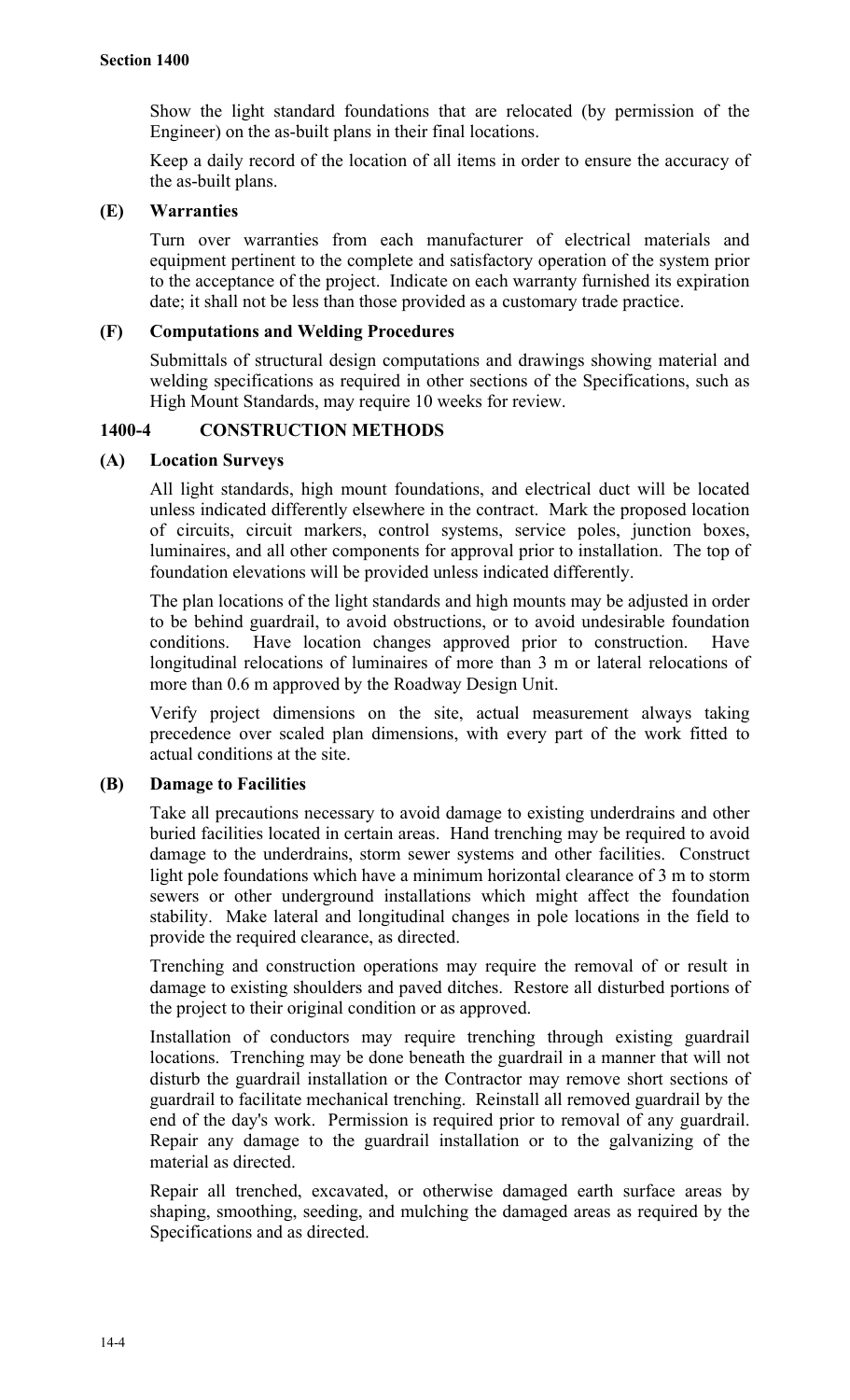#### **(C) Existing Utilities**

Water, sewer, telephone, fire alarm, traffic signal, and power lines may be located in the same area that lighting standards and circuits are to be installed.

Locate these lines before operations are begun. Field changes approved by the Engineer may be made to provide clearance required by the National Electrical Safety Code.

Foundations or other construction which is installed in conflict with existing utilities will not be acceptable. Remove this construction and repair damage to utilities at no cost to the Department.

When the work involves replacing or renovating existing lighting, make all reasonable efforts to prevent dark spots in the lighting system. Phase lighting construction to allow existing lighting to remain in operation as long as possible.

#### **(D) Operation of Equipment**

Use a bucket truck to raise workers into position to install and/or adjust luminaires and lamps after the initial setting of the standards. Taking down the light standard to check or make adjustments at the top is not allowed.

Install all bore pits outside the clear zone.

#### **(E) Conduit Installation**

Install conduit continuous, watertight, free of kinks, and make all runs with as few couplings as standard lengths will permit. Do not exceed a total angle of 270° between outlets unless otherwise approved. Conduit bodies with covers and neoprene gaskets may be used to facilitate the installation of the wires at locations indicated on the plans.

Provide protection at all times against the entrance of water or other foreign matter into the conduit. Plug or cap conduit when work is temporarily suspended, including nightly stoppage of work.

Clean all conduits before installation, and upon completion of the system. Snake an approved cleaner with a diameter not less than 85% of the nominal diameter of the conduit through each conduit prior to installing the wire.

Install the conduit in such a manner that temperature changes will not cause elongation or contraction that might damage the system. Provide expansion fittings where conduit crosses structure expansion joints.

Avoid short radius bends in non-metallic conduit to prevent burn-through of the pulling cable or conductors during pulling operations.

Install caps or plugs on stub-outs for future use made of the same material as the conduit. Where non-metallic conduit is joined to metallic conduit, use a nonmetallic female threaded adapter. Install bushings on all conduit ends projecting into panels, boxes, or other enclosures. Provide pull lines in all conduits for future installation of circuitry. Coat field cut threads and other uncoated metal or damaged galvanizing with organic zinc repair paint. Securely fasten conduit. For the spacing of fasteners, do not exceed 1.2 m for 38.1 mm conduit and larger or 1.8 m for 31.8 mm conduit and smaller. Use fasteners that are hot dipped galvanized or stainless steel. Provide backs with all conduit straps installed on flat surfaces. Rotary-impact drills may be used for installing expansion anchors in concrete. Do not use powder explosion type units.

Do not install underground conduit until the area has been brought to final earth grade. Give careful attention to the vertical and horizontal alignment of the conduit to provide the smoothest installation.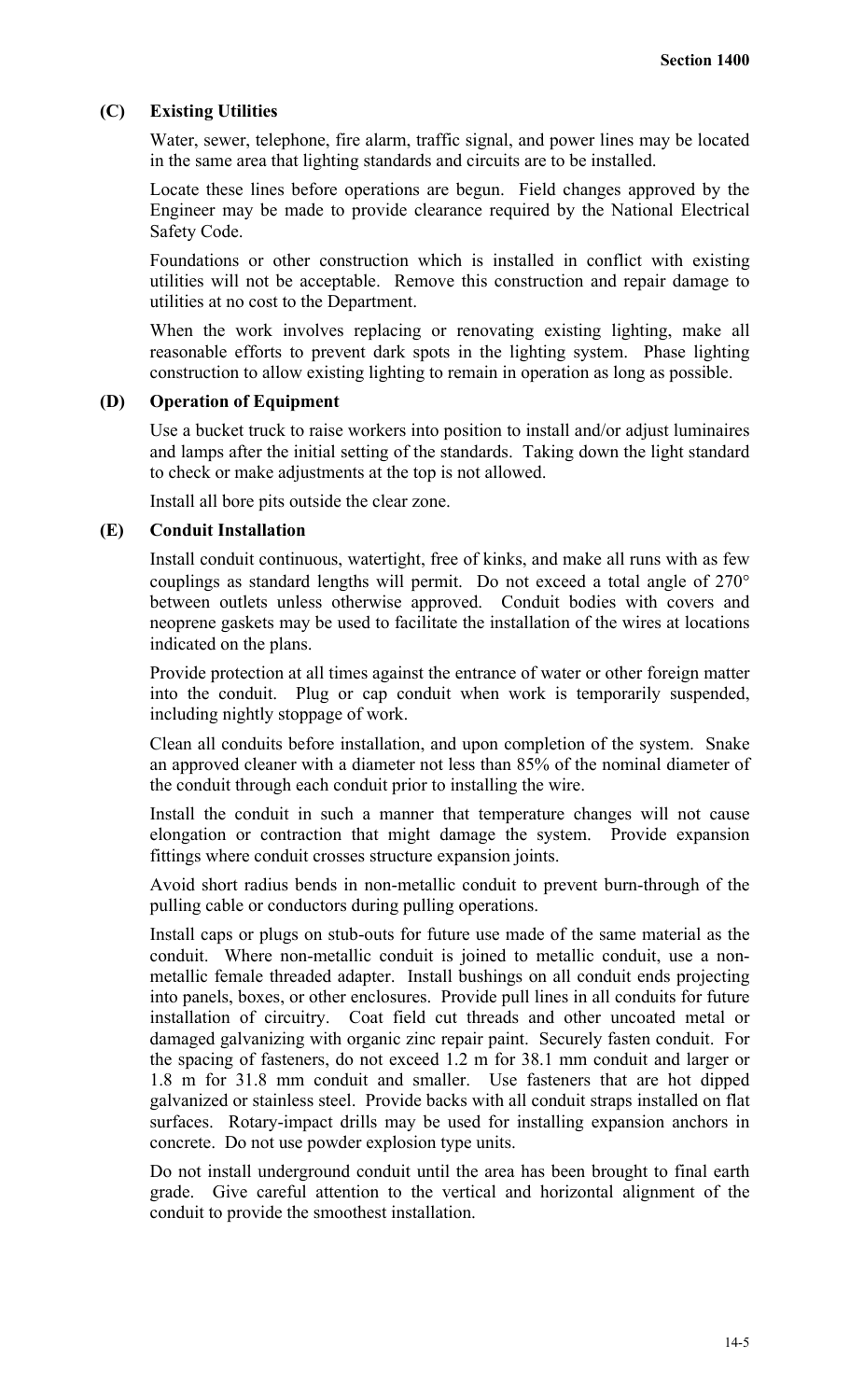# **(F) Wiring Methods**

Do not pull wire through a conduit system until the system is complete and has been cleaned. Use approved wire pulling lubricants. Pull wires into conduit at a slow steady pace and give careful attention to assure that no wire is damaged.

Color code all conductors per the NEC (grounded neutral- WHITE, grounding - BARE or GREEN) and use phase conductors which are BLACK and RED. Approved marking tape, paint, or sleeves may be used in lieu of continuous colored conductors for No. 8 AWG and larger. Do not mark a white conductor in a cable assembly any other color. However, a white, red, or black conductor may be stripped at all accessible points and used as a bare equipment grounding conductor.

Joints, taps, and splices will only be permitted at locations indicated on the plans and by the following methods.

Locations in junction boxes and bases of standards:

- (1) Cut and remove the insulation only as far as necessary to make a secure mechanical and electrical connection. Use connectors which are a removable type (split-bolt, set screw, wire nut, etc.) and covered with self-vulcanizing rubber tape applied in half-lap layers, to give a smooth covering of not less than 2 times the thickness of the original insulation. Over the rubber tape, apply half-lap at least two layers of vinyl plastic tape. Use rubber tape which is a self-fusing type putty in tape form that can be wrapped, stretched, or molded around irregular shapes for smooth insulation build-up. Use vinyl plastic tape that is 7 mil ultraviolet, abrasion, moisture, alkali, acid and corrosion resistant.
- (2) Install a manufactured mechanical or compression connector with factory made waterproof insulating boots in accordance with procedures and using tools as specified by the manufacturer.

# **(G) Grounding Electrodes**

Install grounding electrodes at each junction box, and control system as shown on the plans. Where installed in earth, drive them flush with the ground after installation of the clamp and conductor.

# **(H) Equipment Mounting**

Mount equipment securely at locations shown on the plans in conformance with the dimensions shown and make vertically plumb and level. Install fasteners as recommended by the manufacturer and space evenly. Utilize all mounting holes and attachment points for attaching enclosures to structures.

# **(I) Concrete Foundations**

Use concrete foundation dimensions verified in accordance with the details shown on the plans or approved drawings. Construct concrete foundations in accordance with Section 825. Use class A concrete, meeting the requirements of Section 1000 and reinforcing steel which conforms to the requirements ASTM-A615, Grade 60, Deformed .

Perform foundation excavations that conform to the applicable requirements of Section 410. Construct the sides of the excavation to conform as nearly as practicable to the required dimensions. Place concrete against undisturbed soil unless otherwise permitted. If large discontinuities in the required configuration of the excavation are created by the removal of boulders or due to any other causes, backfill the excavation and compact as provided for in Section 410. Reexcavate the foundation to the proper dimensions. If rock or boulders are encountered during the excavation, they shall be removed to a depth sufficient to obtain the stability necessary to support the structure for the design loads.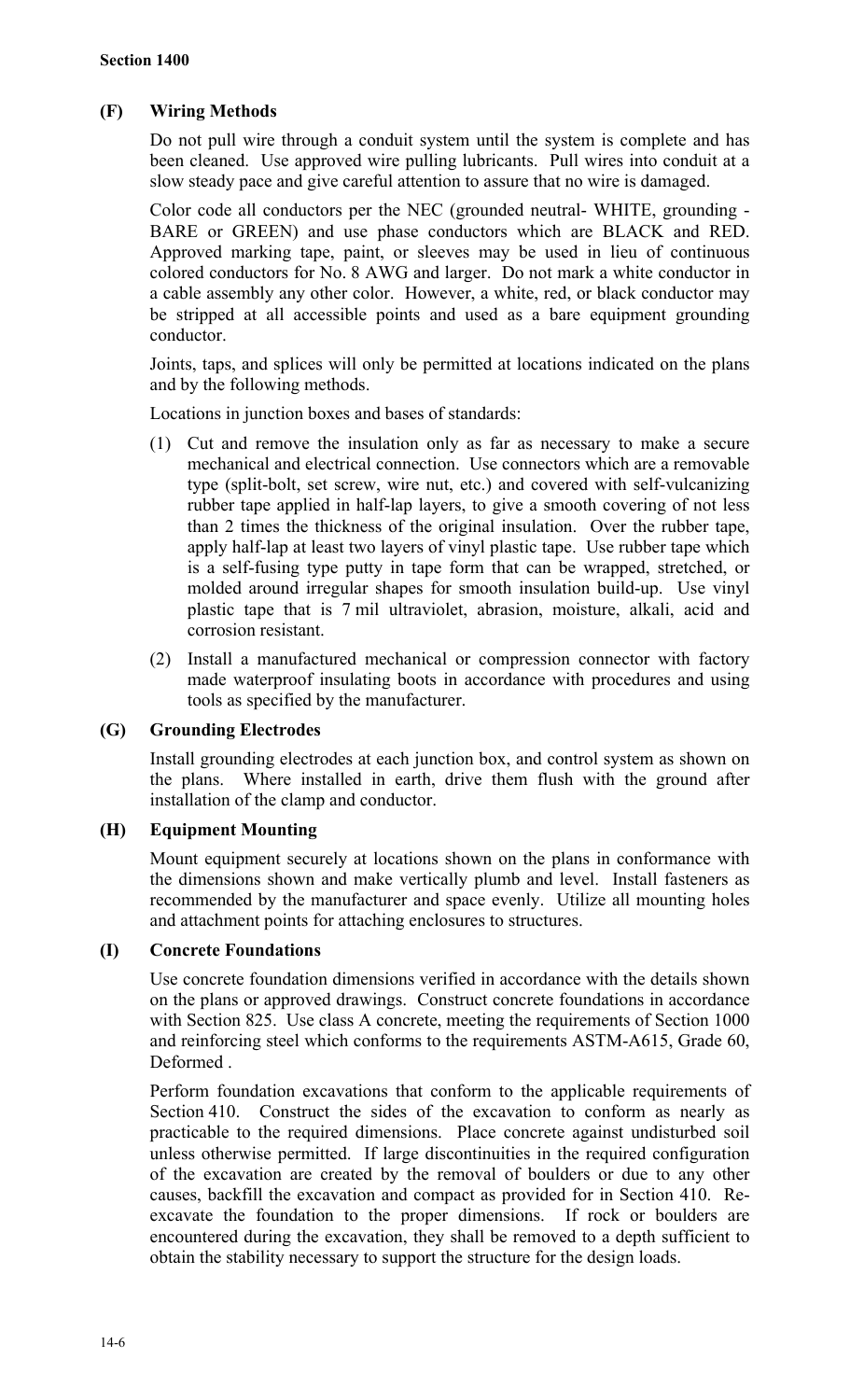Form foundations with prefabricated cardboard forms down to 152.4 mm minimum below top of ground. Concrete shall be cast against undisturbed soil. If temporary shoring is required in conjunction with the excavation, smooth steel pipe of the specified diameter shall be installed and retracted as concrete is cast against undisturbed soil. If permanent casing, either smooth or corrugated, is used it shall be pushed or screwed into undisturbed soil and then cleaned of debris prior to casting concrete. No water shall be allowed to accumulate before or during the casting.

Set the top of foundation elevation relative to the surrounding ground surface as shown on the plans. Chamfer corners at the top of foundation. Give exposed vertical concrete surfaces an ordinary surface finish and exposed horizontal concrete surfaces a float finish. Use galvanized steel hardware cloth or welded wire fabric, between the top of foundation and bottom of mounting base if indicated on the plans or other sections of the Specifications. Attach hardware cloth to anchor bolts with size AWG 14 copper wire or small gage galvanized wire.

Do not erect standards before test cylinders representing the foundation concrete have attained a minimum compressive strength of 20.7 MPa. Do not remove forms until the concrete has properly cured, and in no case less than 24 hours after the concrete has been placed.

Arrange anchor bolts symmetrically about the center of the foundations, brace securely, and hold in the proper position and alignment. Install electrical conduits of the size and number required by the circuits in the concrete as shown on the plans. The number of conduits shown on the plans is a guide only, with the actual number required being based on the number of circuits to be installed at the foundation being constructed; however, in no case should less than 2 conduits be installed.

To avoid vehicle undercarriage snagging of any substantial remains of a breakaway support (when it is broken away), the edge of the foundation or top of anchor bolt should not extend more than 101.6 mm above a 1524 mm chord aligned radially to the centerline of the highway, and connecting any point within the length of the chord on the ground surface on one side of the foundation to a point on the ground surface on the other side.

#### **1400-5 INSPECTIONS**

Maintain responsibility for having each electrical system inspected and approved by the electrical inspector having jurisdiction in the area in which the systems are located. Furnish written verification, prior to the final acceptance of the project, that the inspector has approved the electrical systems. Inspection by local authorities will neither eliminate nor supersede the inspection by the Engineer to ensure compliance with the contract.

Comply with all local ordinances and regulations. Apply for and obtain all permits and/or licenses required by local regulation.

Have all work inspected and approved before concealment. An inspection will be made during the progress and after the work has been completed. It will also include an inspection made at night to determine the optical qualities of each luminaire. Adjust all luminaires having unsatisfactory qualities as directed.

Provide the necessary personnel and equipment for aiming luminaires during nighttime inspections by the Engineer.

#### **1400-6 PERFORMANCE TESTS**

Prior to acceptance, operate the lighting system, including automatic control equipment and all other apparatus, without interruption or failure attributable to poor workmanship or defective material for 2 consecutive weeks. All lights and equipment will be inspected for normal operation. Make all necessary repairs or replacements.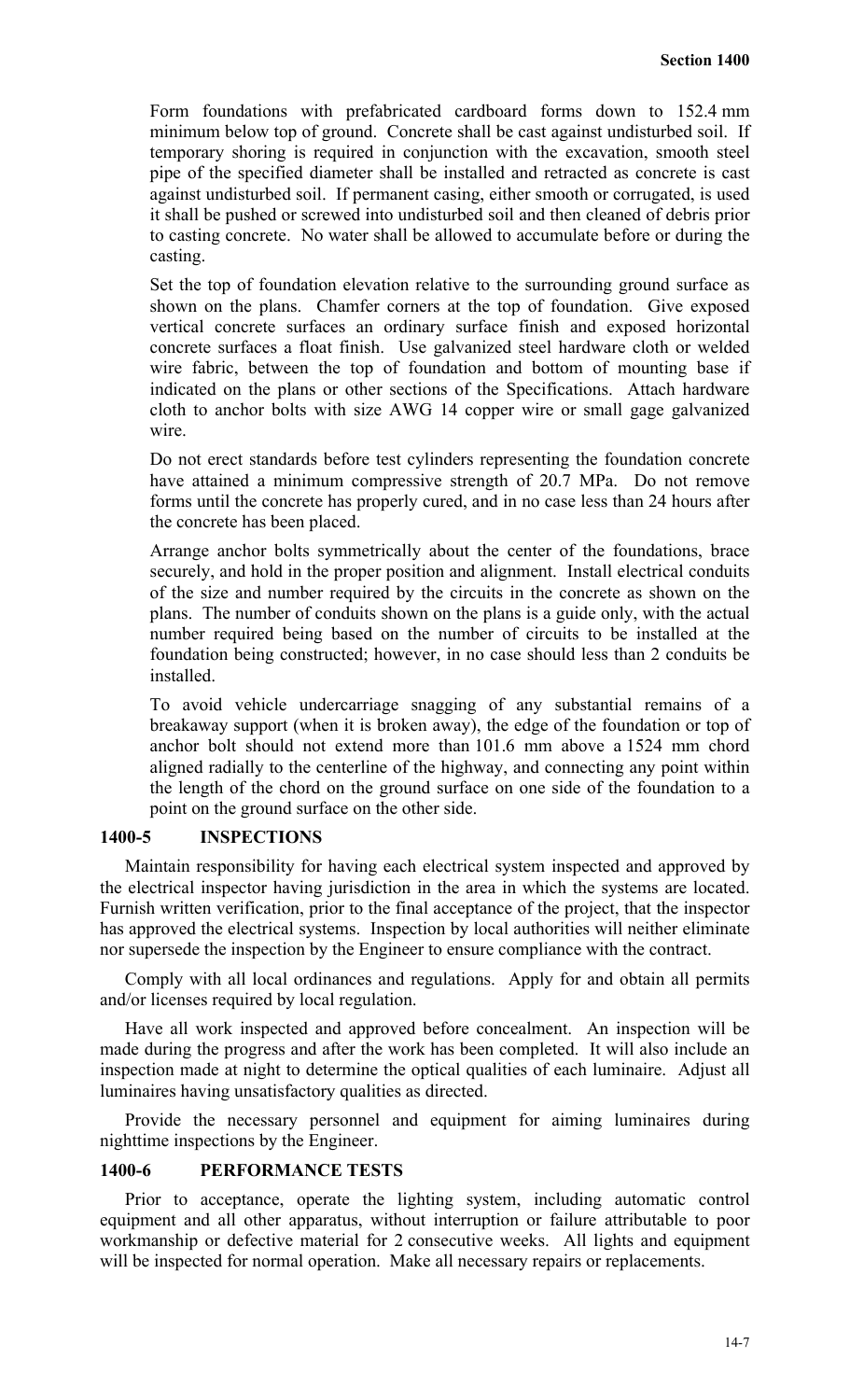Conduct the performance test at the same time for all lights which are energized from the same utility company service point.

Performance tests of individual circuits or groups of lights will not be acceptable.

Arrange with the power company to provide the electric power necessary. Separate payment will not be made for labor, materials, equipment, and incidentals required for performing the tests.

After all wiring has been installed and connected in the proposed permanent manner, but prior to the above operation period, give each feeder circuit conductor an insulation resistance test by the Engineer. The insulation resistance for each conductor shall exceed 5 megohms after charging for 30 seconds at 500 VAC or 1000 VDC.

If the insulation resistance test of any conductor indicates a value of less than 5 megaohms, locate the fault. If the fault is in a conductor between terminal connections, replace the conductor. If the fault is at a terminal connection, repair or replace the terminal device as directed. Have satisfactory insulation resistance on all wiring prior to beginning the 2 week operation test.

### **1400-7 IDENTIFICATION**

Identify each component of the lighting/electrical system as indicated on the plans. Use a method of identification which includes an approved paint, adhesive label, heat shrink label or embossed concrete. Label conductors on components requiring identification at each terminal, circuit breaker, light standard, high mount standard, control system, junction box, and underpass panel.

Label each circuit conductor at each terminal and access point with the circuit number indicated on the plans.

Identify light standards and high mount standards by the control system and location number indicated on the plans. Put the identification on the front side of the standard facing the traffic at a height of 1.8 m above ground level. Identify control systems and underpass panels on the exterior of the front panel.

#### **1400-8 LOCKS AND KEYS**

Supply all access doors to control cabinet enclosures with locks that meet the Engineer's approval. Key all locks alike and furnish 8 keys to the Engineer.

#### **1400-9 ELECTRICAL SERVICE**

Coordinate all work to ensure that electrical power of the proper voltage, phase, frequency, and ampacity is available to complete the project. Contact the utility company, make application, pay all deposits and other costs to provide necessary electrical service. The Contractor will be reimbursed for the actual verified cost of any utility company charges.

The Engineer will provide authorization to the Contractor for electrical service to be obtained in the name of the Department and for the monthly power bills to be sent directly from the utility company to the Department. The Department will be responsible for direct payment of monthly power bills received from the utility company.

#### **1400-10 TERMINOLOGY**

The terms *high mast* and *high mount* are used synonymously in the contract.

The term *by others* means work to be accomplished and paid for under contract items other than those clearly pertaining to the work specified or shown. Work by others may be included in this contract for the Contractor to provide, or it may be provided under another contract or by someone other than the Contractor.

Abandon means that the materials will not be used in the final completed form of the work. Remove all abandoned materials from the project or terminate at least 460 mm below subgrade so that they will not be in conflict with the finished project.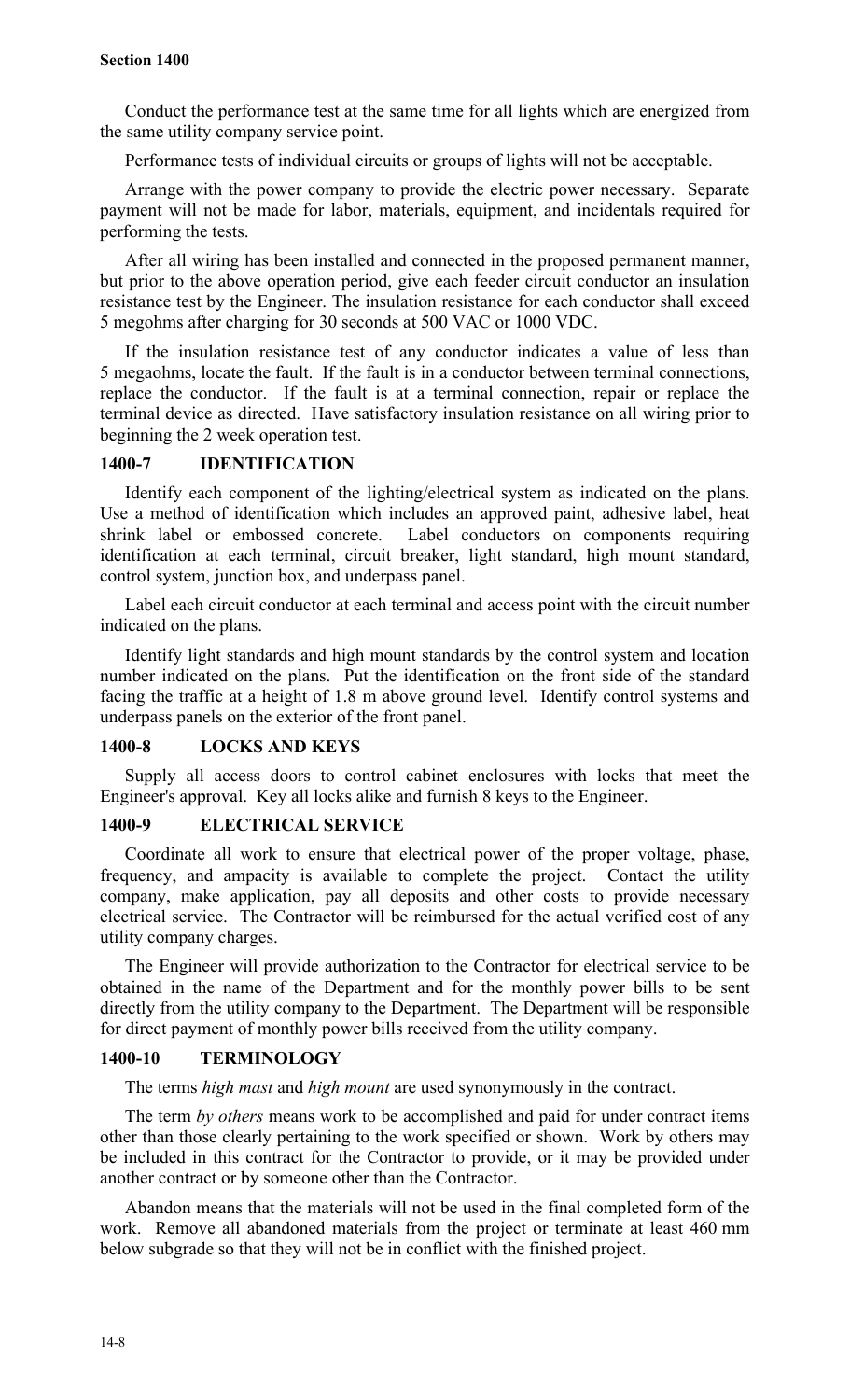# **1400-11 CONSTRUCTION PHASING**

Accomplish lighting work along with other roadway construction in the appropriate phases as indicated in the Traffic Control Plans and these Specifications.

#### **1400-12 MEASUREMENT AND PAYMENT**

There will be no direct payment, except where specifically noted in the Subarticle 1400 - 3(C) Samples and Subarticle and 1400-9 Electrical Service for the work required in the preceding sections of this division. Payment of the contract unit prices for the various items in the contract will be full compensation for all work required.

# **SECTION 1401 HIGH MOUNT STANDARD**

#### **1401-1 DESCRIPTION**

Furnish and install a high mount standard 22.9 m or greater in height with a toplatched lowering device and portable drive unit including the drive, winch, wiring, cables, brackets, hardware, transformer, power cord, storage case, and operating manuals.

#### **1401-2 MATERIALS**

#### **(A) High Mount Standard**

The standard may be either a multisided or round tubular member. Furnish 8 copies of completely detailed drawings and 1 copy of the complete design computations for each height of standard for approval prior to fabrication. Have the drawings show all details relating to pole, access hole, base, anchorage, and lowering device. Show references to ASTM specifications or to other material specifications for each type of material used on the drawings. Make sure that all drawings are clearly identified with a drawing number and signed and dated by the manufacturer's authorized representative.

Show clearly full and complete information regarding location, type, size, and extent of all welds on the drawings. For groove welds, indicate the particular detail and process to be employed in production of the work. For prequalified joints, use of the Bridge Welding Code letter classification designation of the joint (B-Lzb-S etc.) will satisfy this requirement.

Note the total weight in kilograms on the drawings for each component and the total assembly.

The Contractor's attention is directed to the fact that it will take approximately 10 weeks to secure approval after submission of the complete drawings and computations.

Have the design of the support including base plate and anchorage conform to *AASHTO Standard Specifications for Structural Supports for Highway Signs, Luminaires and Traffic Signals, and the Interim Specifications* valid at the time of letting. Fatigue Category I shall be used in design. The welding design and fabrication shall be in accordance with Article 1072-20. The support is to be designed for the wind velocity shown on the plans.

Fabricate the support in accordance with the details shown on the approved shop drawings and with the requirements of the Specifications.

Fabricate support steel and hot-dip galvanize it after fabrication has been completed.

Test all base plate to upright welds using magnetic particle testing (MPT) prior to galvanizing. All base plates shall be tested at 100%.

Have the galvanization conform to ASTM A153 for fasteners and to ASTM A123 for other structural steel.

Have all welding of steel components conform to the *Standard Specifications* with the following exception. Partial penetration longitudinal groove welds on shaft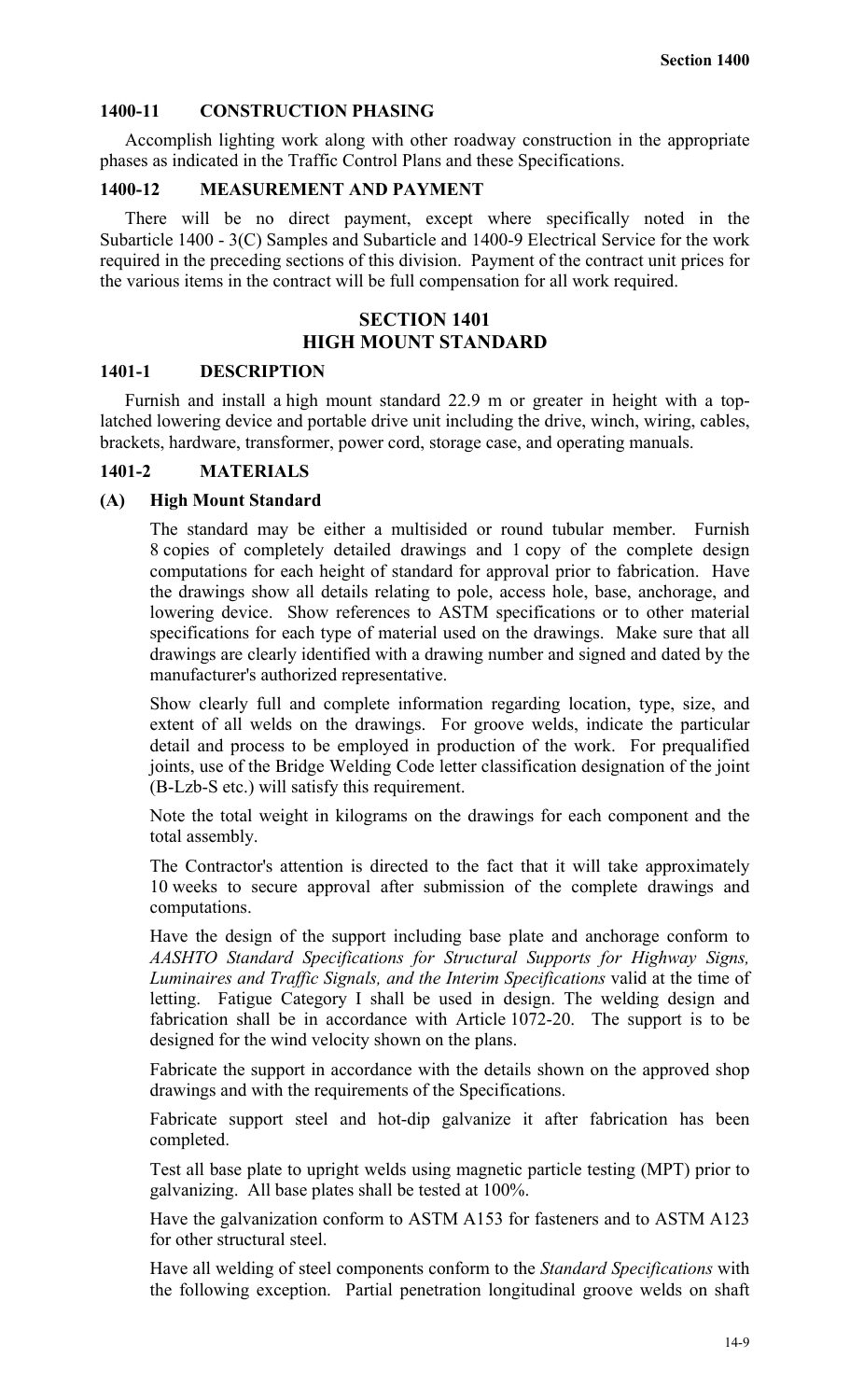sections having a minimum throat of 60% of the thickness of material being joined will be acceptable provided the qualification requirements of the Bridge Welding Code are met. However, full penetration will be required on longitudinal groove welds within 152.4 mm of circumferential welds and in areas where a shaft section telescopes over another shaft section. No field welding of any part of the assembly will be permitted.

Allow easy access to all components in the base of the standard with a hand hole with a hinged and lockable door. Allow for opening of the door without the use of special tools or wrenches. Make the hand hole large enough for removal of the circuit breaker and the hoist gearbox and winch assembly (minimum 228.6 x 457.2 mm). Make the door hinge and lock mechanism sturdy enough to prevent vandalism and to prevent freeze-up or binding due to corrosion or too tight fit. Achieve locking with a conventional pad-lock. Built in locks or latching mechanism for the door will not be acceptable.

# **(B) Lowering Device**

Furnish 8 copies of completely detailed drawings of the lowering device with manuals describing the assembly, erecting and operating procedures. Include precise instructions on stringing the cables and leveling the carrier ring.

On each high mount lighting standard have a device to lower the luminaires from the operating position at the top of the standard to a service position approximately 0.9 m above the base of the standard. Include on the device a head-frame, top latching carrier ring, and winch assembly. Design the lowering device for the number of luminaires as shown on the plans, each weighing and each having a projected area in accordance with Section 1403.

Mount the head frame on the standard with a slipfitter and set screws and have sheaves or rollers for the lifting and power cables. Also have sockets to automatically secure the carrier ring at the top in the raised position, and have a hood on the entire assembly for protection from the weather. Attain latching and unlatching by alternately raising and lowering the carrier ring. Use sheaves that are non-corrosive materials with bronze bushings and stainless steel shafts. Provide suitable retainers to assure that the cables stay in correct position.

Have slipfitter tenons equally spaced for mounting the luminaires on the carrier ring. Have the carrier ring automatically latched to the head frame when raised into position by suitable pins and sockets which will prevent the luminaires from swaying, turning, vibrating, or otherwise moving out of proper position. Include on the carrier ring spring loaded roller arms to guide the ring during raising and lowering operations. Use springs made of stainless steel and rollers made of nylon. Mount a weatherproof junction box on the ring for connection of individual luminaire circuits to the electrical power supply cable. Include in the junction box a flanged inlet for connection of the power supply cable. Use an inlet and cable connector which is of the locking type and weatherproof.

Use a winch assembly that is a self-locking worm gear type designed for operation with a portable power unit. Have the winch drum automatically reverse the lay of the hoist cable and prevent uneven build-up or tangling.

Provide a terminator for joining the hoist cable and 3 suspension or lifting cables. Provide the means to compensate for variations in the lengths of the 3 lifting cables. Use hoist and lifting cables made of stranded high strength stainless steel extra flexible aircraft type. Use hoist and lifting cables that meet structural requirements of Military Specification MIL-W-83420D and have the center strand not protruding more than 1.5 mm after the cable is cut.

Use a power supply cable that is rated for suspension and has approved strain relief fittings at each end. At the base of the standard, provide a locking type plug with waterproof cover to connect to a short power supply cable stubbed from the circuit breaker panel.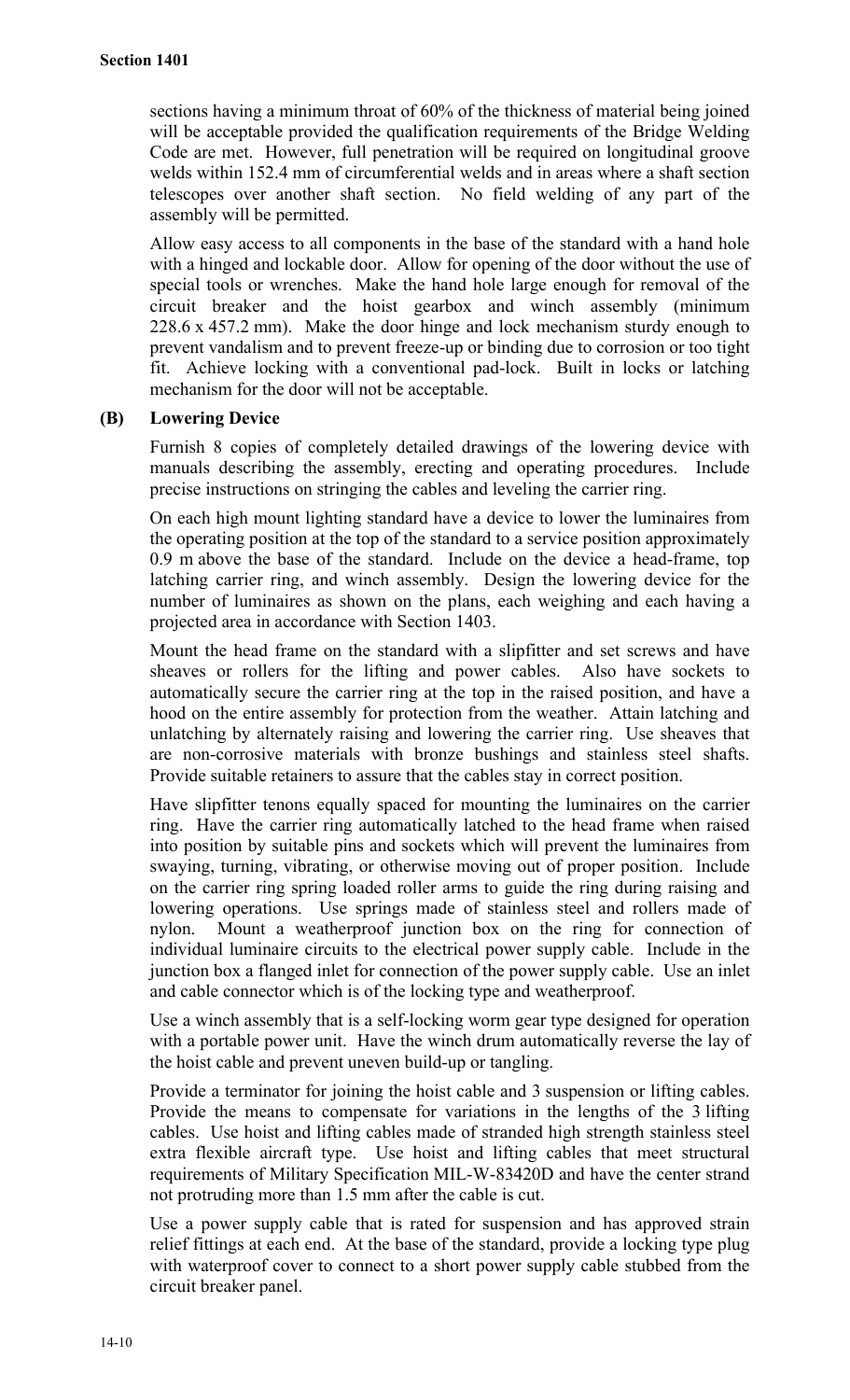#### **(C) Portable Drive**

Supply a portable drive unit with a heavy duty reversible electric motor with torque limiter type drive of adequate capacity, complete with a grounding type cord, suitable couplings for attaching the unit to the winch assembly, and a sturdy storage container for the unit and accessories involved. Provide one portable drive unit for the completed project. Provide a drive unit with a lever switch controller with clearly marked UP and DOWN positions. Connect the controller to the drive unit with a cord of sufficient length to let the operator stand a minimum of 4.6 m from the base of the high mount during lowering or raising operations.

Shop assemble the portable drive unit and remove all rough edges. Use mounting or adjustment bolts which allow hand tightening.

Provide a complete unit that includes a durable metal storage case with all equipment and instructions for operation. Use a case which is the approximate size as shown on the plans, has a continuous hinge on the lid, and has sturdy carrying handles on each end. Furnish a hasp with padlock as shown on the plans. Construct the case with 16 gauge formed and welded steel with bracing to prevent warping. Paint the inside and outside with a durable quality paint. Provide an identification label as noted in the plans on the storage case.

#### **(D) Circuitry**

Install an enclosed circuit breaker in the base of the high mount standard. Use a breaker which is rated 480 VAC, 2 pole, 30 ampere unless noted otherwise on the plans.

Provide a supply cord originating from the circuit breaker with a female twist lock connector for testing the luminaires at ground level, during lowering operation using the portable drive unit, and when in the raised position during normal night operation.

Provide a junction box mounted on the lowering ring with a flanged inlet to accept the female twist lock connector from the supply cord. Use plugs, flanged inlets, and connectors for the supply cable and drive unit which allow grounding and are weatherproof.

Install the wiring for each high mount luminaire separately from the luminaire to the junction box. Series or loop circuitry is not allowed.

Provide a transformer, branch circuit breaker, and GFCI receptacle as a power source for the portable drive.

Provide an equipment grounding conductor in the supply cable. Include an equipment grounding conductor in the wiring for each luminaire.

#### **(E) Operation**

Demonstrate the operation of the lowering device by raising and lowering the carrier ring with luminaires a minimum of 5 times for each high mast. Include in this demonstration latching and unlatching at the top and connection of test cables at the bottom. Twisting of the cables, failure of the carrier ring to latch or unlatch, unlevelness of the carrier, or hang-up of guide arms will be sufficient reason not to accept the lowering device.

#### **1401-3 CONSTRUCTION METHODS**

Use suitable blocking and slings to prevent warping of the high mount standard during storage and transportation. Assemble all parts and string all cables in strict accordance with the manufacturer's instructions.

Make sure that the top of the standard is not out of plumb more than one half of one percent of its height. Tighten anchor bolts according to the Engineer's directions.

Include assembly instructions and any special tools, blocks, washers, etc. in the portable drive storage case.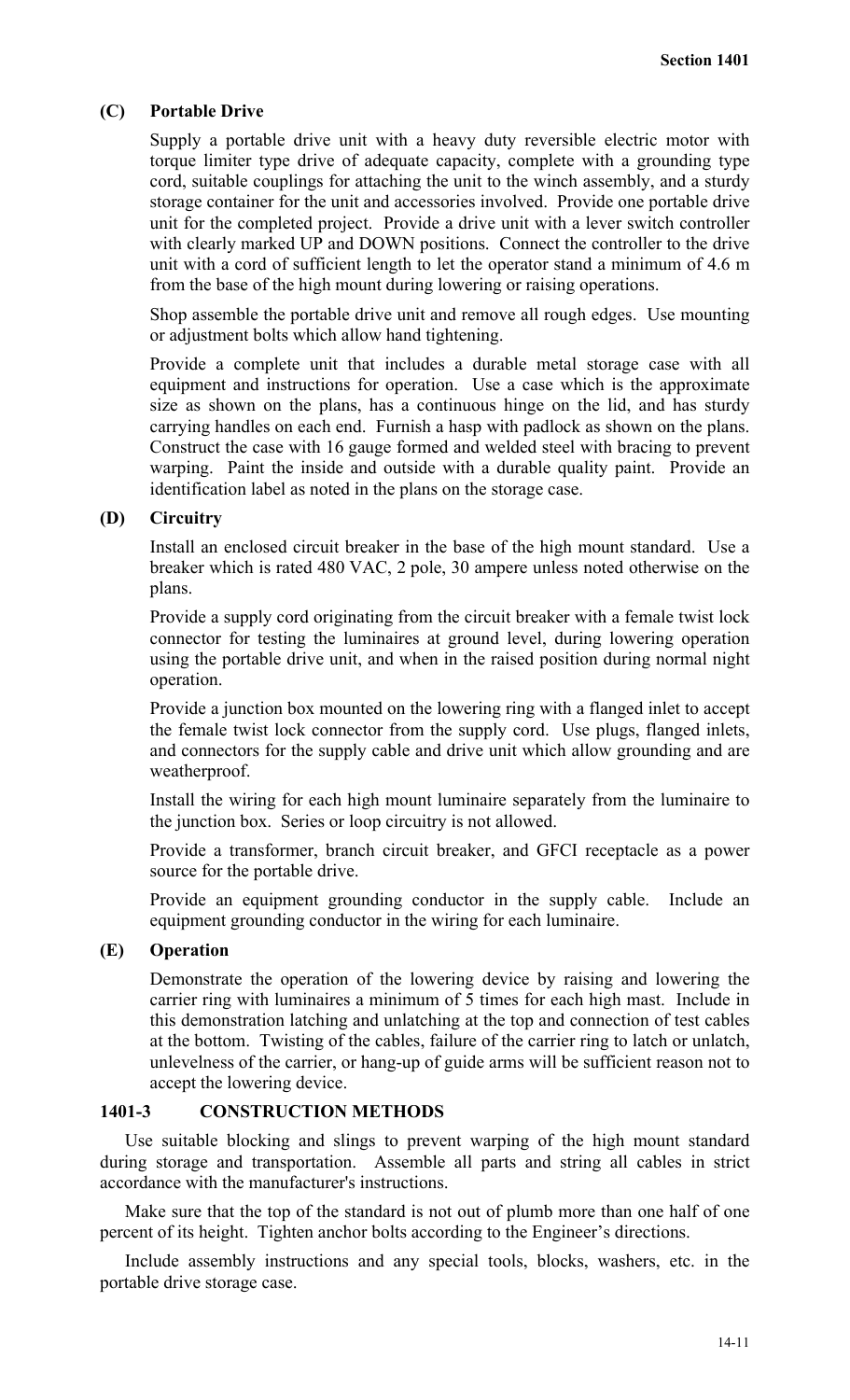Remove all dirt, stains, marks, etc. prior to erecting the high mast.

#### **1401-4 MEASUREMENT AND PAYMENT**

*High Mount Standards* with lowering devices to be paid for will be the actual number of standards which have been installed and accepted. High mount lighting standards with lowering device, measured as provided above, will be paid for at the contract unit price each for *High Mount Standard* of the appropriate height.

*Portable Drive Units* with storage cases to be paid for will be the actual number of portable drive units that have been furnished and accepted. Portable drive units with storage case, measured as provided above, will be paid for at the contract unit price each for Portable Drive Unit.

Payment will be made under:

#### Pay Item Pay Unit

High Mount Standard Each

Portable Drive Unit **Each** example 2 and the Each example 2 and the Each example 2 and Each example 2 and Each example 2 and Each example 2 and Each example 2 and Each example 2 and Each example 2 and Each example 2 and 2

# **SECTION 1402 HIGH MOUNT FOUNDATION**

#### **1402-1 DESCRIPTION**

Construct a concrete foundation for a high mount standard 22.9 m or greater in height, including concrete, reinforcing steel, placing of the anchorage assembly, conduits, forms, shoring, excavation and backfilling.

#### **1402-2 MATERIALS**

Use materials which are new and in accordance with Subarticle 1400-4(I).

#### **1402-3 CONSTRUCTION METHODS**

Construct foundations in accordance with Subarticle 1400-4(I), and as shown on Roadway Standard Drawing 1402.01. Either the Engineer or the Contractor may choose to construct foundations as specified under Site Specific High Mount Foundation described below. The Standard Drawing is based upon the following assumed soil parameters:

| <b>Total Unit Weight</b> | $=$ | $120$ pcf  |
|--------------------------|-----|------------|
| <b>Friction Angle</b>    | $=$ | 30 degrees |
| Cohesion                 | $=$ | $0$ psf    |

The groundwater elevation is assumed to be at a depth of 2 m below the ground surface and the ground surface is assumed to be level. If the Engineer determines these assumed conditions are not applicable to a specific site, or the Contractor chooses not to use the Standard Drawing, a site specific foundation design is required.

Arrange anchor bolts symmetrically about the center of the foundations, brace securely and hold in the proper position and alignment. Reinforcing steel shall be hooked or bent per ACI code, and tied sufficiently to retain its proper shape during concrete placement. Provide PVC conduits in the foundation concrete as shown on Roadway Standard Drawing 1402.01.

#### **Site Specific High Mount Foundation**

If the assumed soil parameters are not applicable to a specific site, the Engineer may require a site specific foundation design. Conditions requiring a site specific design include but are not limited to very soft or loose soil, muck (generally, standard penetration test (SPT) blow counts per 0.3 m less than 4), weathered rock or hard rock (generally, SPT refusal). The Engineer may also require a site specific design if the groundwater elevation is shallower than 2 m or the ground surface is steeper than 2:1 (H:V). If the Engineer requires a site specific design, rough grade the site (within 1 m of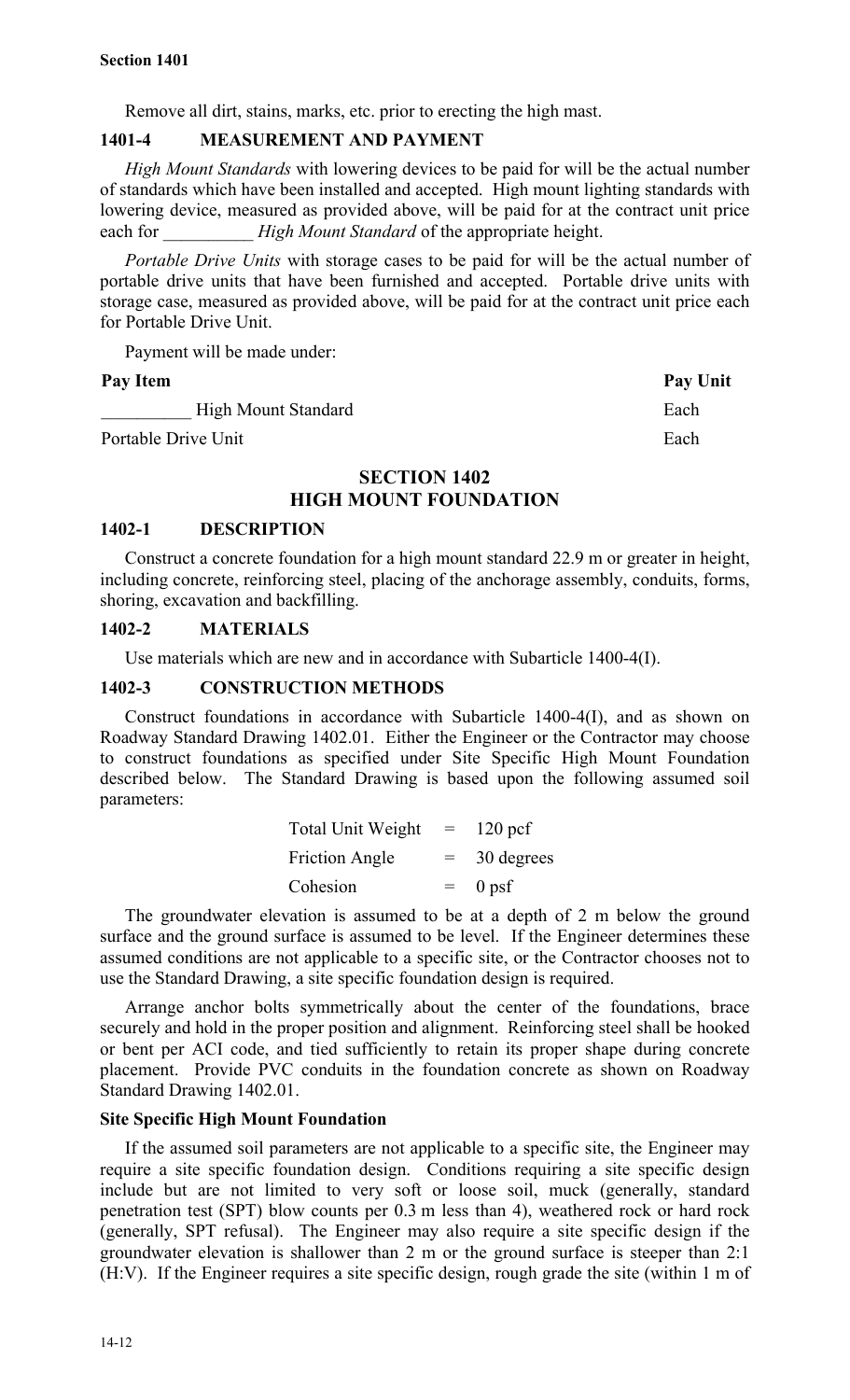final grade) and ensure accessibility for a drill rig. Notify the Department when the site is accessible. Within four weeks of notification, the Department will perform a subsurface investigation and provide a site specific foundation design. Payment will be made for the actual quantity of concrete required for high mount foundations based upon the site specific foundation design provided by the Department.

In lieu of using Roadway Standard Drawing 1402.01, the Contractor may choose to provide a site specific foundation design. If the Contractor chooses to provide a site specific design, perform a subsurface investigation, and submit the site specific foundation design to the Department for approval, in accordance with the requirements listed below. If the Contractor provides a site specific design, payment will be made for the plan quantity of concrete for high mount foundations shown in the Standard Drawing, and no additional payment will be made for the costs of the subsurface investigation and foundation design.

#### *Subsurface Investigation*

Perform a boring at each high mount foundation location and provide boring data on an NCDOT Standard Boring Log form. Download this form from the NCDOT ftp site. A licensed geologist or a professional engineer licensed in the State of North Carolina and employed by an NCDOT Highway Design Branch pre-qualified Geotechnical Engineering Firm shall seal each boring log. Use only an NCDOT Highway Design Branch pre-qualified Geotechnical Engineering Firm to conduct the subsurface investigation. Perform the investigation only after rough grade (within 0.9 m of final grade) is achieved.

Locate the boring within 1 m of the center of the high mount foundation. Drill the boring a minimum of 1.5 m deeper than the foundation depth required by Roadway Standard Drawing 1402.01. Conduct Standard Penetrating Tests at 305 mm, 762 mm, 1.5 m, 2.3 m, 3 m, and every 1.5 m after 3 m below the rough grade, in accordance with ASTM D-1586. A boring may be terminated above the minimum depth required (3 m below the foundation elevation), if one of the following conditions occur: (a) a total of 100 blows have been applied in any 2 consecutive 152 mm intervals; (b) a total of 50 blows have been applied with less than 75 mm penetration.

#### *Foundation Design*

Use only an NCDOT Highway Design Branch Pre-Qualified Geotechnical Engineering Firm to provide a site specific foundation design. A North Carolina Licensed Professional Engineer shall seal all design calculations, drawings and recommendations. Submit 8 copies of the subsurface investigation and foundation design to the Engineer for approval and allow 30 days for review.

Design foundations in accordance with the wind zone load shown on the plans. Provide reinforced concrete design in accordance with Section 13.6.2, allowable stress design method, of the *AASHTO Standard Specifications for Structural Supports for Highway Signs, Luminaries and Traffic Signals* (including interims).

Consider sloping ground in the design, if applicable. Design the foundations to provide horizontal movements of less than 12.7 mm at the top of the foundation.

Provide a 1 m level work area around each high mount foundation with cut and fill slopes extended to final grades as directed.

#### **1402-4 MEASUREMENT AND PAYMENT**

*High Mount Foundations* will be measured and paid for as the number of cubic meters of concrete necessary to construct foundations in accordance with the dimensions authorized by the Engineer.

Payment will be made under:

High Mount Foundations Cubic Meter

Pay Item Pay Unit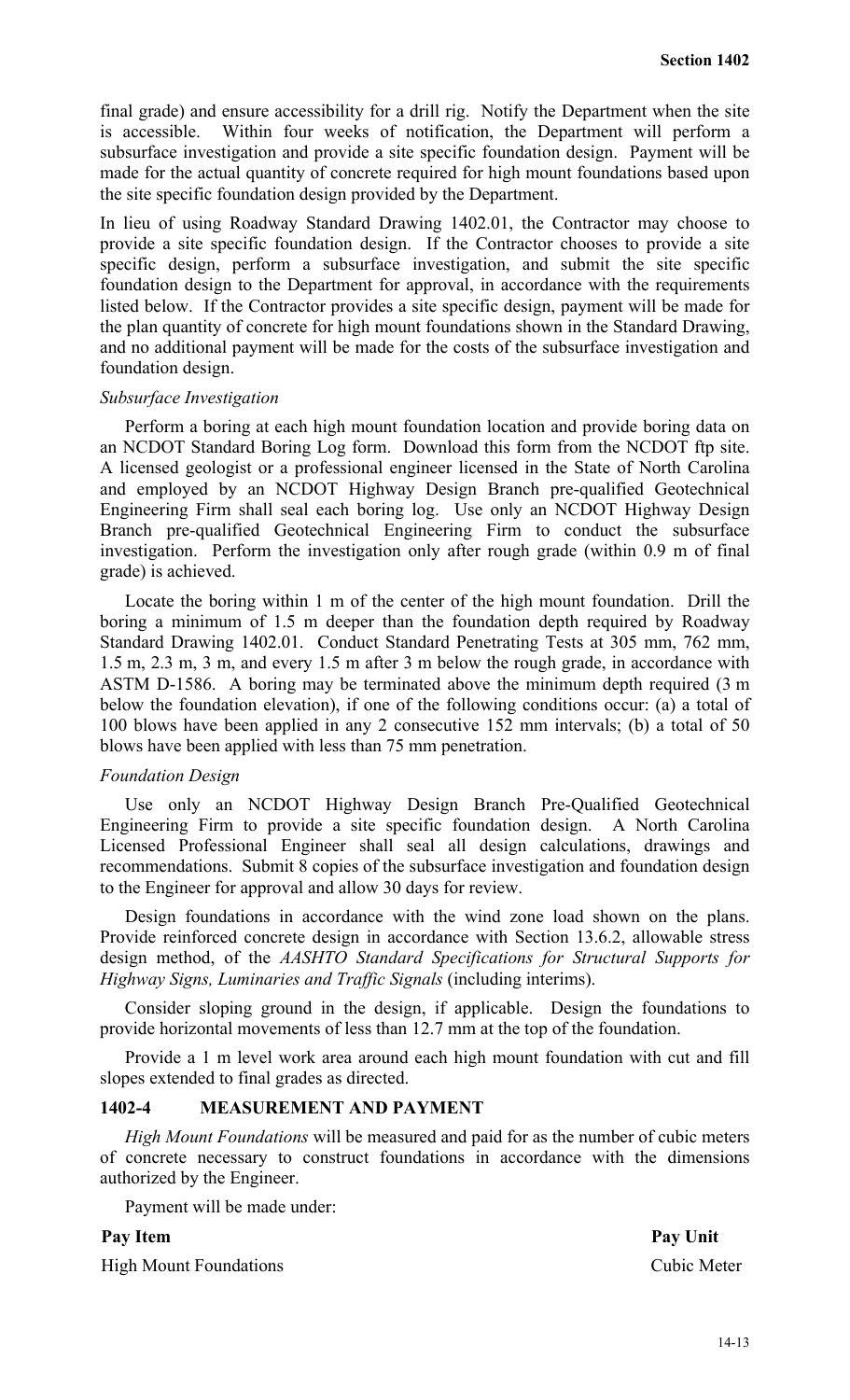# **SECTION 1403 HIGH MOUNT LUMINAIRES**

# **1403-1 DESCRIPTION**

Furnish and install luminaires, including lamps and ballasts, for high mount standards 22.9 m and greater in height.

# **1403-2 MATERIALS**

Provide luminaires consisting of a die cast aluminum ballast housing a cast aluminum slipfitter housing, and cover which do not weigh more than 29.5 kg and have an effective projected area not more than 0.19 square meter.

Provide ballast capable of operating a high pressure sodium lamp from a source with a nominal voltage as shown on the plans with a tolerance of  $\pm 10\%$ . Provide luminaires with IES Distribution: Medium, Cutoff, Type V, and the wattage shown on the plans. Provide glare shields for each luminaire, and position to eliminate spill light outside the right of way. NCDOT will evaluate photometric data for submitted luminaire to ensure adequate light output from the fixture.

Provide slipfitter housing suitable for use with 50 mm horizontal mounting, adjustable for leveling, and which secures the mounting assembly to prevent twisting of the luminaire about the bracket.

Use an optical assembly which contains a porcelain enclosed mogul socket with spring loaded center contact and lamp grips and has an insulated outboard lamp grip to protect the lamp from damage due to vibration. Position the socket for base up lamps.

Provide complete photometric, assembly and electrical data for each type luminaire proposed. Include in the data candlepower distribution and isofootcandle graphs, assembly drawings with replacement part numbers, and electrical schematic with ballast input/output voltage/amperage/wattage ratings.

# **1403-3 CONSTRUCTION METHODS**

Lamp all high mount fixtures just prior to testing the system. Mark the date of installation with the code on the base of each lamp.

Level and secure each luminaire in all directions. Careful attention should be given to aim the main beams and house-side outputs of all asymmetrical units in the direction indicated on the plans. Securely terminate the wiring for each luminaire and include an equipment grounding conductor to bond the housing to the supply cord grounding conductor.

# **1403-4 MEASUREMENT AND PAYMENT**

*High Mount Luminaires* of the appropriate wattage and type will be measured and paid for as the actual number of luminaires of each size and type that have been installed and accepted.

Payment will be made under:

# Pay Item **Pay Unit**

High Mount Luminaires **Each**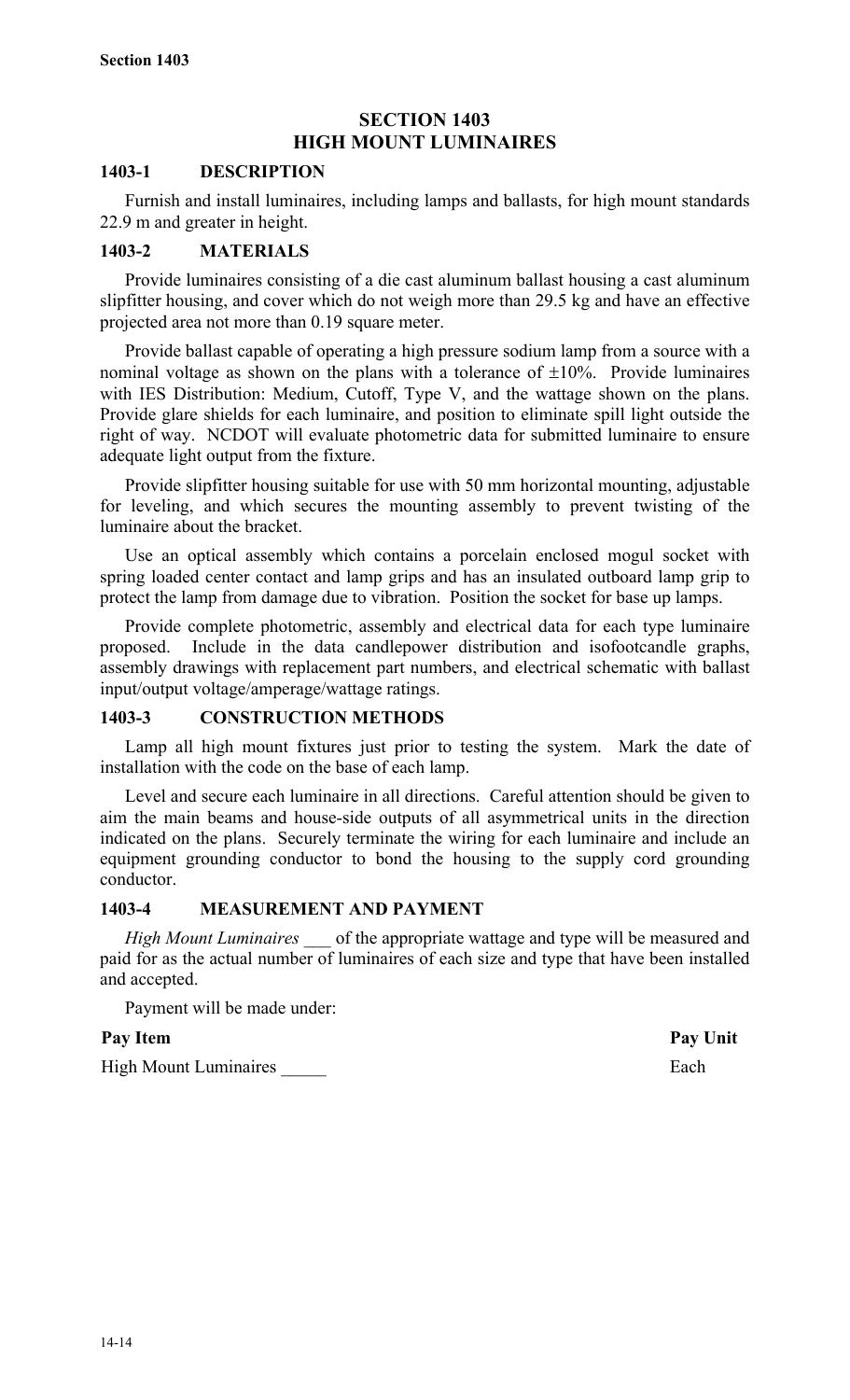# **SECTION 1404 LIGHT STANDARDS**

#### **1404-1 DESCRIPTION**

Furnish and install light standards less than 22.9 m high complete with bracket arm(s), including the impact attenuation device (breakaway base) as shown on the plans.

#### **1404-2 MATERIALS**

Provide a standard that meets the design criteria of the *AASHTO Standard Specifications for Structural Supports for Highway Signs, Luminaires and Traffic Signals,* and the Interim Specifications valid at the time of letting. The support is to be designed for the wind velocity shown on the plans.

Provide a standard designed to support an ellipsoidal shaped luminaire, which has a center of gravity not more than 457.2 mm from the end of the support, with a minimum weight and projected area and a bracket arm length as indicated in the contract.

Make sure that each lighting standard has a grounding lug in the standard near the base or in the transformer base. Locate it within 152.4 mm of the hand hole.

Deliver standards with a smooth uniform finish, free of disfiguring scratches or dents, and with suitable protection for further handling during erection.

Wrap or package each light standard as recommended by the manufacturer to prevent damage during shipping and handling. Repair or replace, at the option of the Engineer, any standards with abraded finishes or other damage.

Furnish aluminum or steel standards and arms; however, use the elected material throughout the project.

Galvanize steel components after fabrication. Use galvanization which conforms to the requirements of ASTM A123 for tubes, plates, and bars, and to ASTM A153 for hardware.

Use connecting bolts, washers and nuts compatible with the transformer base as recommended by the light standard manufacturer and which comply with the contract.

Use anchor bolts, washers, nuts and shims which comply with the Specifications and details shown in the plans as recommended by the light standard and transformer base manufacturer(s).

Furnish anchor and/or connecting bolt covers and pole top caps with standards as indicated on the plans.

Provide pole hardware - Nuts, bolts, and washers for aluminum standards from 18-8 stainless steel or aluminum alloy 2024-T4. Provide nuts, bolts, and washers for steel standards from 18-8 stainless steel or steel conforming to ASTM A307. Submit drawings for approval, which show material specifications for each component.

Use bracket arms for each standard, which are the length shown on the plan sheet and of the same material as the standard.

Provide light standards with an approved impact attenuation feature (breakaway base) that complies with *AASHTO Standard Specifications for Structural Supports for Highway Signs, Luminaires and Traffic Signals* and one of the following descriptions.

- **(A)** A cast aluminum transformer base
- **(B)** A frangible base insert or adapter
- **(C)** A breakaway or progressive shear base
- **(D)** A slip base

Use the same type of breakaway device throughout the entire project. All breakaway devices shall be FHWA approved. Include in the device protection for wiring and conduit at the base of the standard, in the form of a special heavy-formed material secured in place.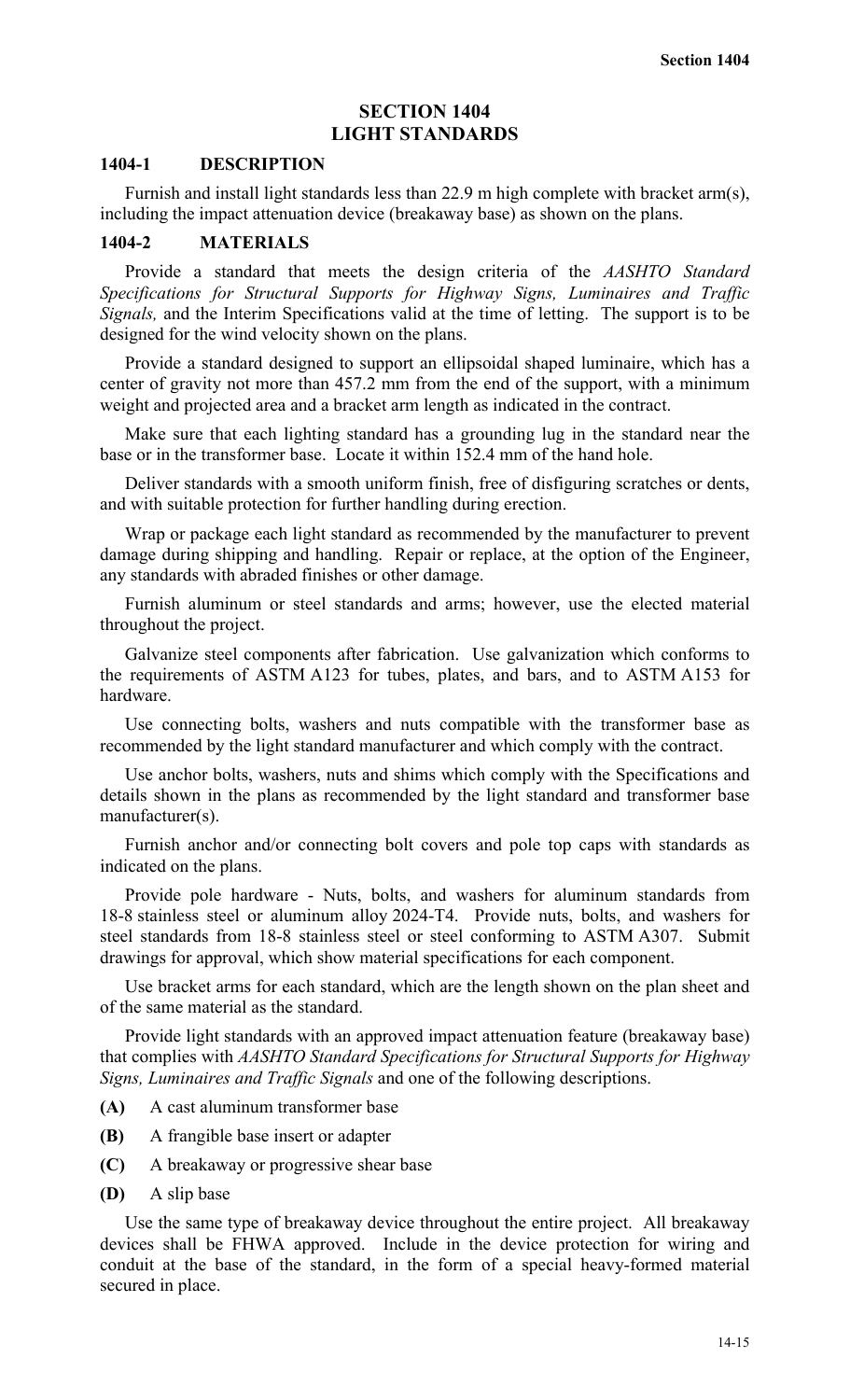# **1404-3 CONSTRUCTION METHODS**

Locate and number the light standards as shown on the plans.

Do not lay the standards on the ground, without proper blocking and protection to prevent warping and discoloration. Protect them from damage by other construction work, including landscape mulching and fertilizing operations.

Securely mount the standards on the anchor bolts, and plumb up with nuts torqued according to the manufacturer's recommendation.

Mounting height is defined as vertical distance from luminaire to surface of pavement of heaviest traveled lane in area illuminated by the luminaire. A tolerance of  $\pm 457$  mm from the required mounting height will be permitted. If this tolerance is exceeded, furnish and install an acceptable standard within this tolerance.

#### **1404-4 MEASUREMENT AND PAYMENT**

*Light Standards, \_\_\_* will be measured and paid for as be the actual number of light standards with arm assemblies of each appropriate mounting height and bracket arm type and length that have been installed and accepted.

Payment will be made under:

#### Pay Item **Pay Unit**

Light Standards, Each

# **SECTION 1405 STANDARD FOUNDATION**

#### **1405-1 DESCRIPTION**

Furnish and install all materials necessary to construct concrete foundations for light standards, including concrete, reinforcing steel, anchor bolts, nuts, forms, excavation, and backfilling.

# **1405-2 MATERIALS**

Use new materials that are in accordance with Subarticle 1400-4(I).

# **1405-3 CONSTRUCTION METHODS**

The foundation design shown on the plans is based upon placing foundations into undisturbed soil or fill of at least medium density. The Engineer will stake each location and determine the top of foundation elevation unless indicated differently elsewhere in the Specifications. The foundation type and depth will be determined by the plan details in accordance with the final soil and slope conditions at each location.

Pour the pedestal portion concrete monolithic with the barrier portion, on light standard foundations that are an integral part of a barrier. Construct the barrier portion as specified in other sections of the contract, and continuous through the foundation. Coordinate construction of foundations in median barrier with the signing plans to avoid conflict with overhead sign structure foundations.

Where rock creates a conflict with construction of the standard foundations, an alternate foundation may be constructed if approved.

#### **1405-4 MEASUREMENT AND PAYMENT**

*Standard Foundation* \_\_\_ will be measured and paid for as the actual number of foundations for each appropriate height and type of standard, that have been completed and accepted.

The quantity of bedrock foundations to be paid for will be the actual number of alternate foundations for bedrock locations for standards of the appropriate type, which have been installed and accepted.

14-16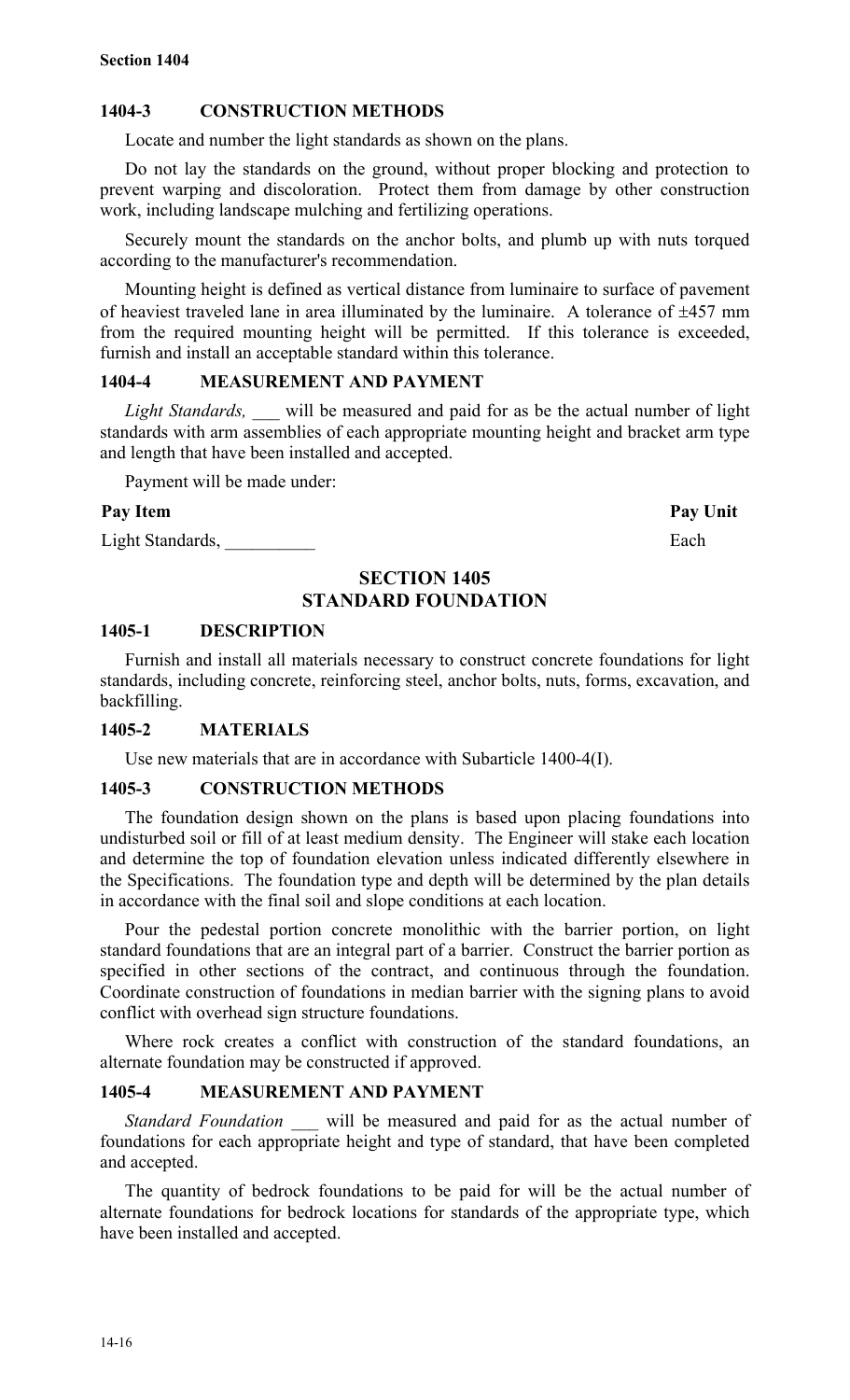Alternate foundations for rock locations will be paid for at 1.5 times the contract unit price each for Standard Foundations, of the appropriate type that would have been installed if rock had not been encountered.

The requirements of Article 104-5, which pertain to adjustments in contract unit prices for overrunning or underrunning pay items, will not be applicable to pay items covered by this section.

Payment will be made under:

# Pay Item Pay Unit

Standard Foundation **Each** 

# **SECTION 1406**

# **LIGHT STANDARD LUMINAIRES**

# **1406-1 DESCRIPTION**

Furnish, install, and place into satisfactory operation, luminaires on the bracket arm complete with all lamps, ballasts, wiring inside standard from circuit conductors to luminaire, in-line breakaway fuses and ground wiring at the pole on light standards less than 22.9 mm in height.

# **1406-2 MATERIALS**

Use luminaires that are ellipsoidal shaped with a center of gravity not more than 457 mm from the end of the luminaire support, do not weigh more than 24.9 kg, and have a maximum effective projected area of 0.11 square m.

Use luminaires that are UL listed and labeled.

Use luminaires that have a lens holder latch on the street side and ballast, plug-in starter, and capacitors mounted on a removable door. The removable door shall have a continuous hinge bar to prevent door opening due to vibration. The luminaire shall have a slipfitter for 2 mounting brackets, with a stainless steel shield ring, a 4-bolt adjustable pipe clamp and leveling steps for tilt adjustment. Use luminaires with a replaceable mogul base lamp socket adjustable in both vertical and horizontal directions, capable of producing the specified IES distribution pattern. Third party certification for photometric data shall be provided upon request. Provide a heat resistant tempered flat glass lens, and a reflector with a hard glasslike highly reflective corrosion resistant finish. Provide a filter between the lens and reflector tub.

Use luminaires that have an internal high power factor ballast of the regulated type, capable of operating from a multi-wire circuit and energize a high intensity discharge lamp. The luminaire shall have a barrier between the ballast compartment and the reflector tub. Transformer windings shall be covered and protected. Lamps shall operate satisfactorily with a line voltage variation of  $\pm 10\%$ . Provide a ballast pre-wired to the lamp socket and terminal board, requiring only the connection of the power supply leads to the terminal board.

Use luminaires with a wattage rating, voltage rating, lamp type, and light distribution as indicated on the plans.

# **1406-3 CONSTRUCTION METHODS**

Date lamps using the date code on the base and install just prior to the system being ready for testing.

Level luminaires using leveling pads on the luminaire enclosure. Adjust any luminaires, as directed, to give optimum illumination distribution.

# **1406-4 MEASUREMENT AND PAYMENT**

*Light Standard Luminaires* \_\_\_ will be measured and paid for as the actual number of luminaires of each appropriate size and style that have been installed and accepted.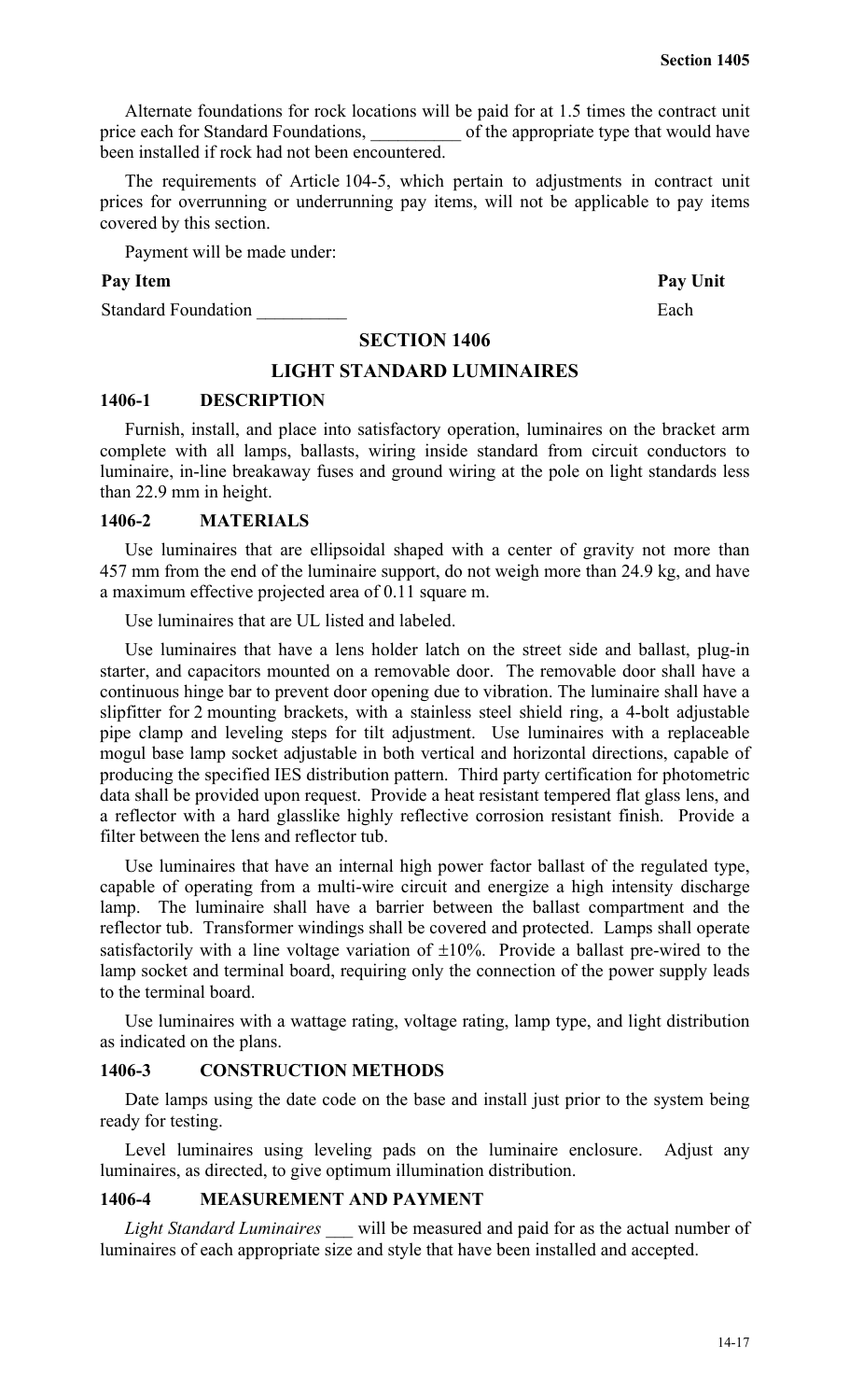Payment will be made under:

Light Standard Luminaires **Each** 

Pay Item Pay Unit

# **SECTION 1407 ELECTRIC SERVICE POLE AND LATERAL**

# **1407-1 DESCRIPTION**

Furnish and install wood service poles, wire, conduit, bushings, fittings, connectors, meter base, and weatherhead from the service point to a control system.

#### **1407-2 MATERIALS**

Provide service poles which are Class 4 and in accordance with Subarticle 1082-3(F). Provide poles with preservative treatment in accordance with Subarticle 1082-4(G).

Use stranded copper Type USE conductors installed in rigid galvanized steel conduit sized as shown on the plans for the service lateral.

#### **1407-3 CONSTRUCTION METHODS**

Dig holes large enough to permit the proper use of tampers to the full depth of the hole. Place backfill in the hole in 152.4 mm maximum layers and thoroughly tamp. Place surplus earth around the pole in a conical shape and pack tightly to drain water away.

Set the pole to a depth of 1.7 m minimum unless shown otherwise on the plans. When utility power is available from outside the right-of way, locate the service pole a maximum of 3 meters inside the right-of-way. The utility company will install overhead conductors from their facilities. Install an underground service lateral from the service pole to the control system. If the utility company provides a pad mount transformer, allows attachment of the riser and weatherhead to their pole, or provides underground service from their pole, then any proposed service pole will be deleted from the contract.

Make connections at the service head at the bottom of the drip loop to prevent siphoning of water through the cable.

Provide for a meter in accordance with the requirements of the utility company's condition of service.

A meter base for a self-contained meter may be mounted on the service pole or back of the control enclosure as indicated on the plans. A current transformer (CT) cabinet and meter base may be mounted in either location if requested by the utility company.

# **1407-4 MEASUREMENT AND PAYMENT**

*Electric Service Pole* will be measured and paid for as the actual number of the appropriate length and class electric service poles that have been installed and accepted.

*Electric Service Lateral* from service pole to control panel will be measured and paid for as the actual number of linear meters of the appropriate size and type service lateral that has been installed and accepted. Measurement will be along the longest conductor from electrical terminal to electrical terminal.

Payment will be made under:

# Pay Item Pay Unit Electric Service Pole **Each**

Electric Service Lateral \_\_\_\_\_ Linear Meter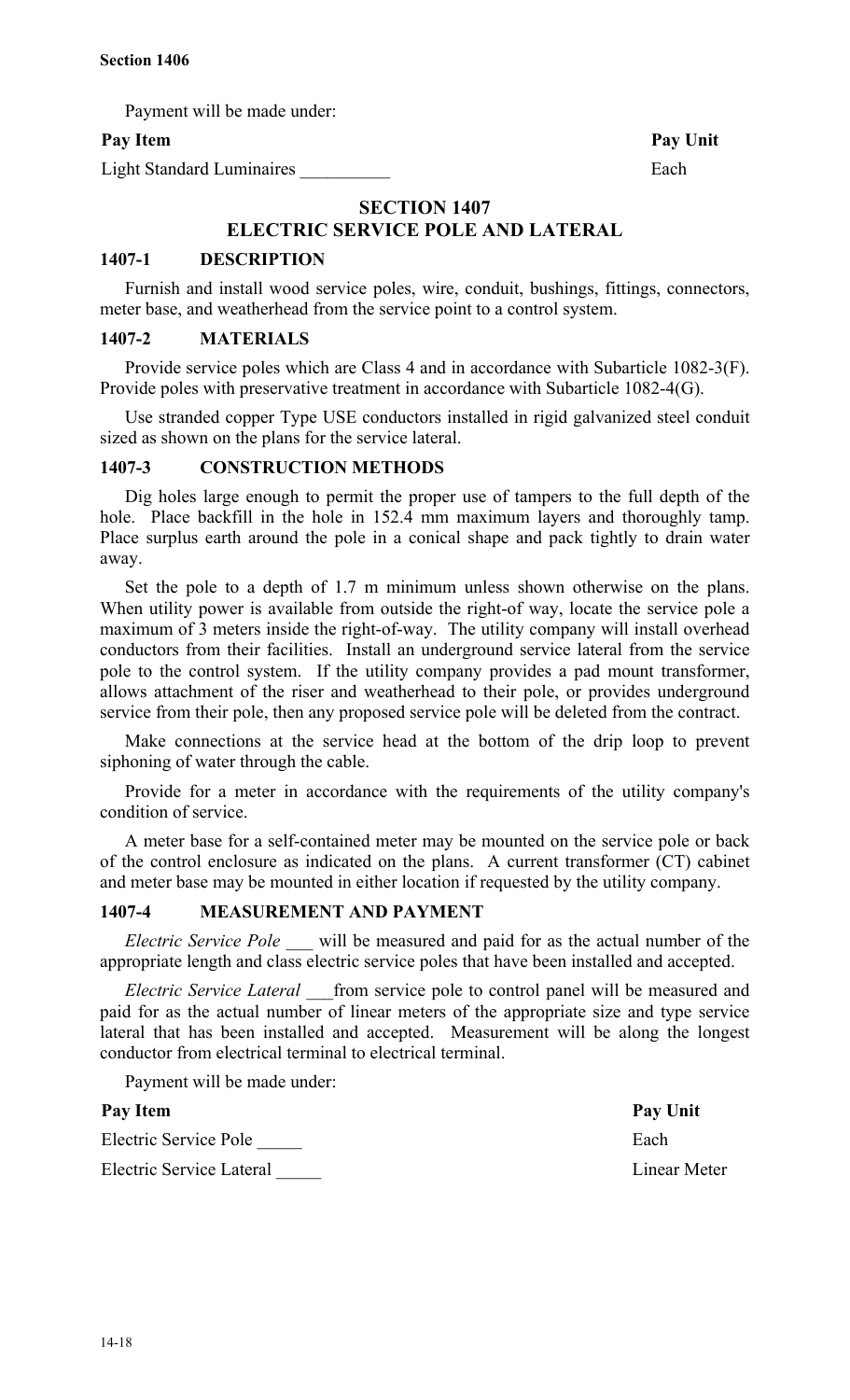# **SECTION 1408 LIGHT CONTROL SYSTEM**

#### **1408-1 DESCRIPTION**

Furnish and install an entire control system, including enclosure, control panel, photocell, switches, contactors, breakers, terminal blocks, wiring, concrete foundation, and lightning arrester. The control system will be standard electrical components in a stainless steel enclosure mounted on a metal pole with a concrete foundation as shown in the contract.

#### **1408-2 MATERIALS**

Provide concrete foundations and wire in accordance with the applicable Sections of the Specifications.

Use a piece of rigid galvanized steel conduit, embedded in concrete as shown on the plans for mounting the control system

Provide a NEMA type 3R stainless steel enclosure with external stainless mounting flanges, drip shield, back panel and continuous hinge door with a print pocket. Provide a door closing mechanism interlocked with a flange mounted operator handle to prevent the opening of the door with the service circuit breaker in the ON position, except by use of safety override devices.

Provide an enclosure approximately 914 mm high by 762 mm wide by 254 mm deep unless noted otherwise on the plans.

Provide only openings necessary for the entrance of conduits as shown on the plans. Do not use knockouts. Have the enclosure conform with *NEC* Article 312 and mount the devices so the NEC clearances will be provided, except use 38.1 mm where not specified is noted in the tables for min. wire bending space.

Use galvanized slotted steel framing channel with straps and bolts, sized as shown on the plans for the mounting brackets and hardware for attaching the enclosure to the pole. Use galvanized finish on the brackets and hardware and coat all field cuts or scratches with organic zinc repair paint.

Provide a neutral bar, bonded to the panel and with sufficient box lug type terminals to accept the required number of wires.

Mount components to the back panel with manufacturer supplied mounting brackets or permanently attached screw studs.

Use a service circuit breaker providing an interrupting rating of 22,000 amperes minimum. Provide breakers which are thermal magnetic molded case permanent trip type. Provide multi-tap solderless load side box lugs, or distribution terminal blocks of the appropriate size. Use insulating material approved for NEMA 3R applications. Provide a breaker with a voltage and amperage rating as indicated on the plans.

Provide a control circuit breaker which is rated 240 VAC phase to ground, has a current interrupting capacity of 5000 amps minimum, and is a single pole, open type with a high magnetic trip setting of 20 amps.

Provide 3, 60 ampere, 4 pole, mechanically held contactors that have coil clearing contacts and coil voltage rating as indicated on the plans. Contactor latching with hooks or semi-permanent magnets is unacceptable.

Use a control relay rated 240 VAC with one normally open contact and one normally closed contact and has a continuous load rating and inductive make rating greater than that required by the mechanically held contactor. Use a coil rated for 240 VAC 60 Hz.

Use a selector switch which is a heavy duty 3 position maintained contact unit in a surface mount (NEMA 1) enclosure with a legend consisting of On-Off-Auto and having continuous current rating of 10 amperes at 240 VAC for the contacts.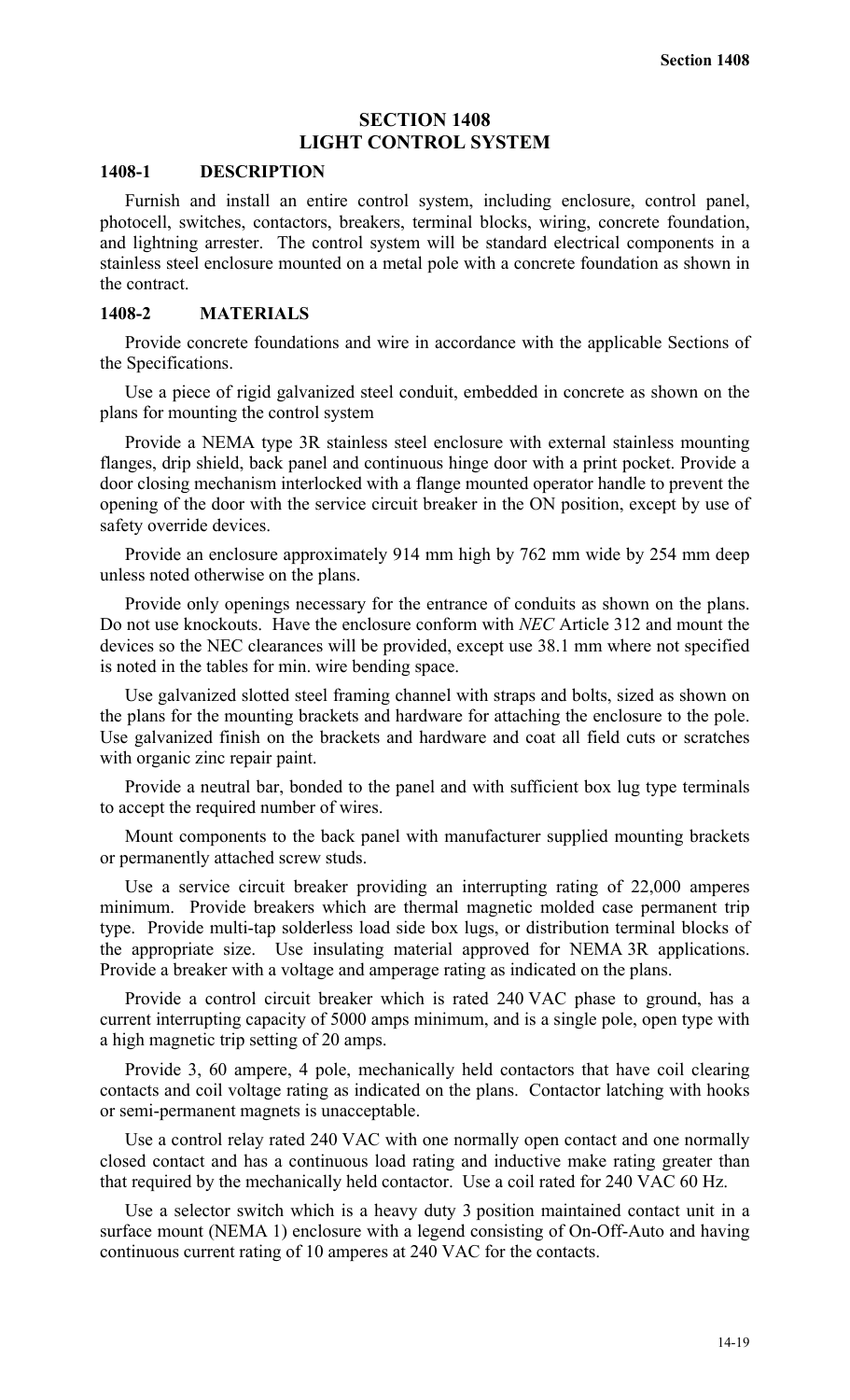#### **Section 1408**

Use feeder circuit breakers which are rated 14,000 amps minimum interrupting capacity and have an open type molded case with a non-adjustable thermal magnetic trip setting of 50 amps maximum, and as noted in the plans.

Use a photo-control which is the encapsulated cadmium-sulfide type, suitable for use on an operating voltage range of 105-285 volts and nominal control voltages of 120, 208, 240, and 277 volts. Have the control rated for 1000 watts resistive load or 1800 voltamperes of inductive load. Set the light-level within a range of 1.0 to 3.0 footcandles. Have internal protection for surges in excess of 2000 volts peak for the control. Mount a receptacle directly to the top of the enclosure with a weatherproof fitting. Use controls and receptacles which conform to IEEE Standard C136.10-1996, *Locking-type photocontrol devices and mating receptacles-physical and electrical interchangeability and testing* for roadway lighting equipment.

Use a lightning arrester of the thyrite type, designed to contain and snuff out an arc of 10,000 amps. Install the arrester on the load side of the service breaker.

Use terminals and lugs rated for the connection of the appropriate size copper conductors All conductors shall be made of copper and neatly wrapped in bundles or run in plastic raceways.

Perform all galvanizing in accordance with Section 1076.

Provide a drawing to scale showing the location, brand and catalog number of each component of the control system for approval.

The completed light control system shall be marked "Suitable for Use as Service Equipment", in a prominent location in the enclosure, in accordance with NEC Article 230.66. If the control system is not made in a certified UL 508 Panel Shop, a third party, recognized by the Department of Insurance as having the authority, shall label the control systems.

# **1408-3 CONSTRUCTION METHODS**

Construct the foundation for the control system as shown on the plans with the top of the foundation 76.2 mm above finished grade.

Fasten the enclosure to the pole by means of a galvanized bracket assembly as shown on the plans. Make all cuts square and remove all rough edges. Have mounting holes match existing mounting holes of the enclosure.

Arrange all conduits entering the enclosure in a neat symmetrical manner and extend directly downward into the foundation. Install all conduits shown on the plans. Stub and cap spare conduits for future circuits underground.

Apply 2 coats of organic zinc repair paint to all field cut metal and conduit threads.

# **1408-4 MEASUREMENT AND PAYMENT**

*Light Control Equipment (Type)* will be measured and paid as the actual number of the appropriate type light control systems that have been completed and accepted.

Payment will be made under:

#### Pay Item Pay Unit

Light Control Equipment (Type) **Each**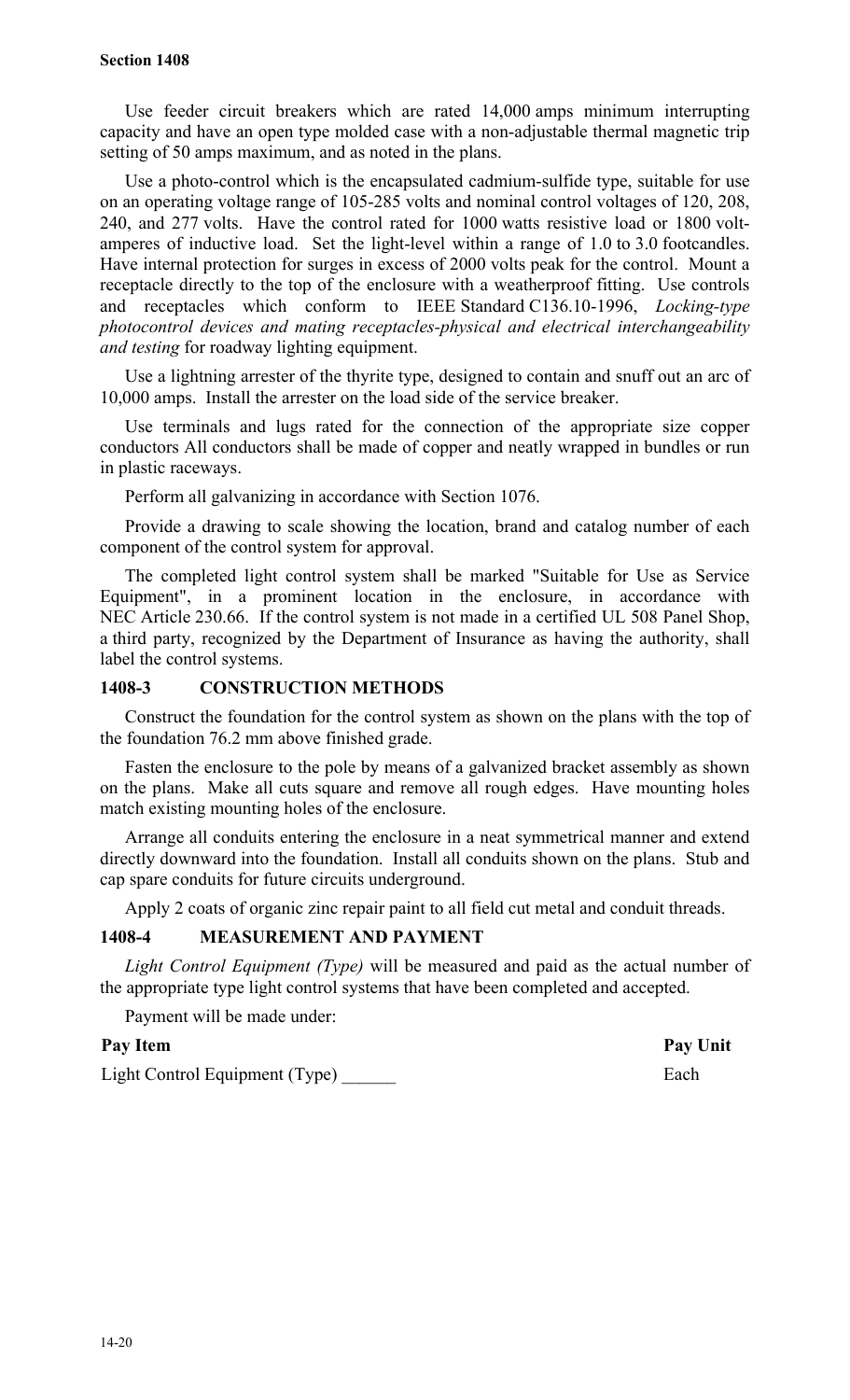# **SECTION 1409 ELECTRICAL DUCT**

#### **1409-1 DESCRIPTION**

Furnish and install electrical duct including materials, equipment, and labor for trenching, backfilling, and jacking or boring so that electrical circuits may be easily installed at locations shown on the plans.

#### **1409-2 MATERIALS**

Use electrical duct that is non-metallic rigid PVC (Polyvinyl Chloride) heavy wall conduit, HDPE (High Density Polyethylene) Standard Dimension Ratio (SDR) 13.6 or rigid galvanized steel conduit, in accordance with Section 1098-4.

#### **1409-3 CONSTRUCTION METHODS**

Duct is a passageway for electrical circuits. Install ducts in accordance with NEC requirements for an approved raceway. Locate the duct as shown on the plans and at a minimum depth of 762 mm unless indicated otherwise on the plans. Locate bore pits outside the clear zone, as defined in the *AASHTO Roadside Design Guide*.

The lengths noted on the plans are only typical. Make actual field measurements to place the ends of the duct at the required locations. Make up lengths of duct with the minimum number of pieces joined together with couplings and solvent as recommended by the manufacturer.

Clean and plug the duct in accordance with Subarticle 1400-4(E).

Plug the duct with oakum or duct seal after feeder circuits in conduit are extended through duct.

Place buried duct in a trench with essentially vertical walls and only wide enough for easy installation of the duct. Tunneling by hand or other approved methods may be required to install duct beneath existing walks or paved ditches. Perform backfilling in accordance with Article 300-7.

Jacked duct may be installed by either of the following methods at the Contractor's option, when placement of electrical duct beneath pavement by jacking is noted on the plans.

- **(A)** The duct may be pushed beneath the pavement through earth without prior construction of an opening.
- **(B)** A bored opening not more than 25.4 mm larger than the outside diameter of the duct may be made by augering and the duct inserted.
- **(C)** A drilled opening not more than 25.4 mm larger than the outside diameter of the duct may be made with a pneumatic vibrating machine and the duct inserted.
- **(D)** HDPE conduit may be installed in accordance with Subarticle 1715-3(D).

Do not install non-metallic conduit by jacking method (A) as listed above.

If installation of a duct is begun and not completed, plug any opening as directed. Installation of duct by water jetting will not be acceptable.

At locations where it is indicated on the plans that the duct is to be connected to boxes, foundations, or other raceways, install in accordance with Subarticle 1400-4(E) Conduit Installation to provide an approved raceway as specified by the NEC.

#### **1409-4 MEASUREMENT AND PAYMENT**

*Electrical Duct (Size and Type)* will be measured and paid as the actual number of linear meters of duct, measured in place to the nearest whole meter, that has been installed and accepted.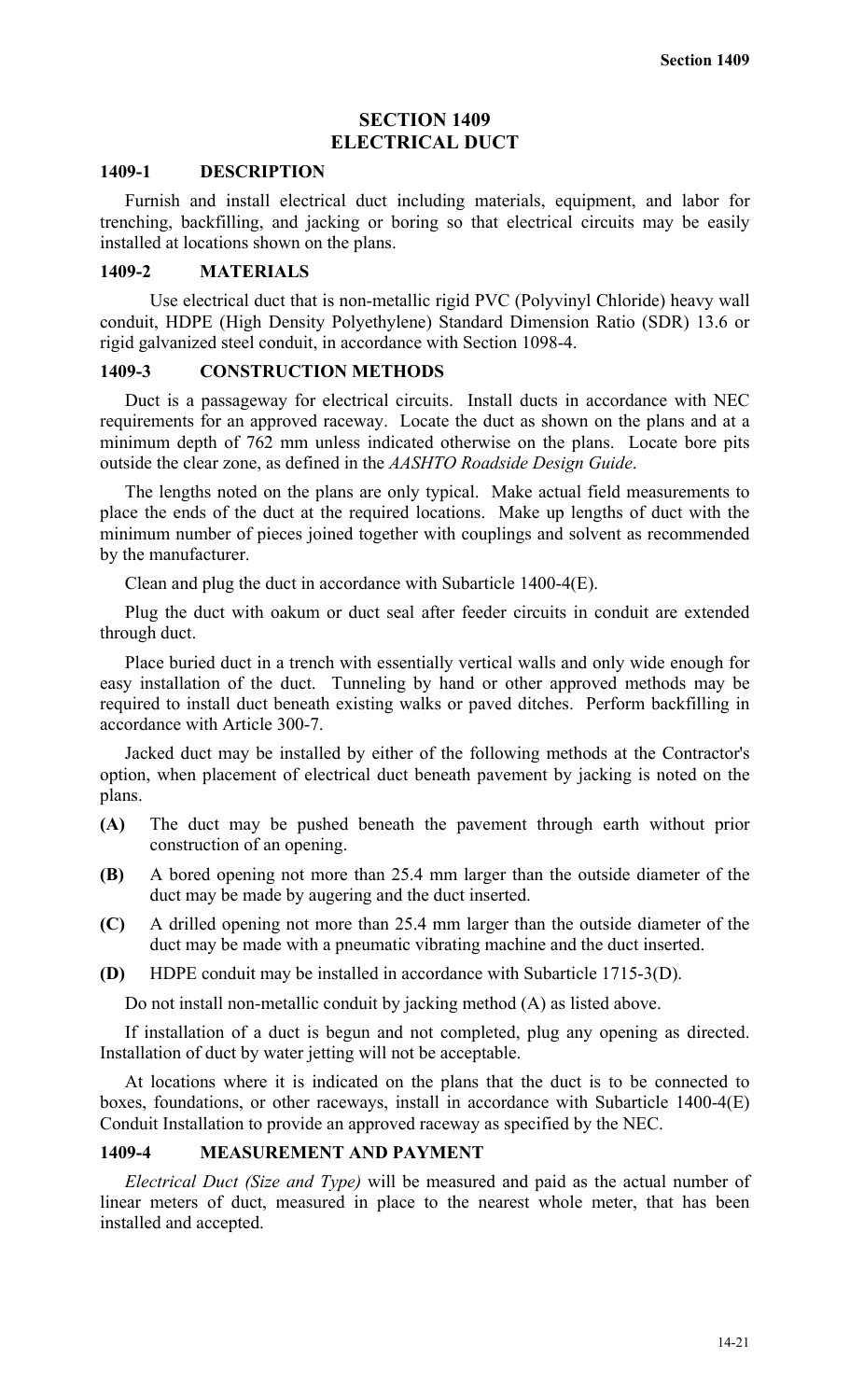Payment will be made under:

# Pay Item Pay Unit

Electrical Duct, (Size & Type) Linear Meter

# **SECTION 1410 FEEDER CIRCUITS**

#### **1410-1 DESCRIPTION**

Furnish and install all conductors and conduit, including tools, equipment, trenching, and backfilling to provide electrical circuits at locations shown on the plans.

#### **1410-2 MATERIALS**

Use load current carrying conductors which are UL Type USE, except that UL Type UF may be used for sizes 8 AWG and smaller. The equipment grounding conductor may be bare or insulated. Use conductors which are copper and in accordance with Subarticle 1400-2(C). For feeder circuits size 10 AWG, a cable assembly UL Type UF with the proper number of conductors may be used in lieu of individual conductors. Give careful attention to the required color code. Do not mark a white conductor in a cable assembly any other color; however, it may be stripped at all accessible points and used as a bare equipment grounding conductor.

Provide metallic (rigid galvanized steel) and non-metallic (polyvinyl chloride or high density polyethylene) conduit in accordance with the Subarticle 1400-2(B) Conduit with the appropriate type being used at locations as shown on the plans.

## **1410-3 CONSTRUCTION METHODS**

Install feeder circuits in continuous runs, without splices, except at junction boxes or within light standard bases.

Install conductors in accordance with the Subarticle 1400-4(F) and conduit in accordance with the Subarticle 1400-4(E).

Excavate trenches to depths and widths as shown on the plans with essentially vertical walls and as straight as possible, when underground feeder circuits are required. Locate underground feeder circuits a minimum of 1.8 m back of the face of curb or outside the limits of the paved shoulder and stone base, as directed. Use care to prevent conflict with existing or future guardrails, sign posts, delineators, and similar devices.

Surround the underground feeder circuit in conduit with clean soil and use backfill free of rocks and other objectionable materials which might damage the conduit. This will require partial backfilling by hand in areas where it is likely that objectionable materials will be included if mechanical methods of backfilling are used.

Perform all necessary search methods, including but not limited to use of underground metal detection equipment and excavation equipment, to locate existing electrical duct. Locate the duct and perform all necessary work including cleaning of the duct before installation of proposed circuits.

When a feeder circuit in conduit passes through electrical duct, make the conduit continuous through the duct unless specifically noted otherwise on the plans. After feeder circuits in conduit are extended through duct, plug the duct with oakum or duct seal.

When only feeder circuits are required, install the load current carrying conductors and grounding conductors in either existing conduit or conduit installed under other contract items.

When more than one circuit is installed in a single raceway, a single equipment grounding conductor sized as required for the largest circuit may be used without change in the contract unit bid prices.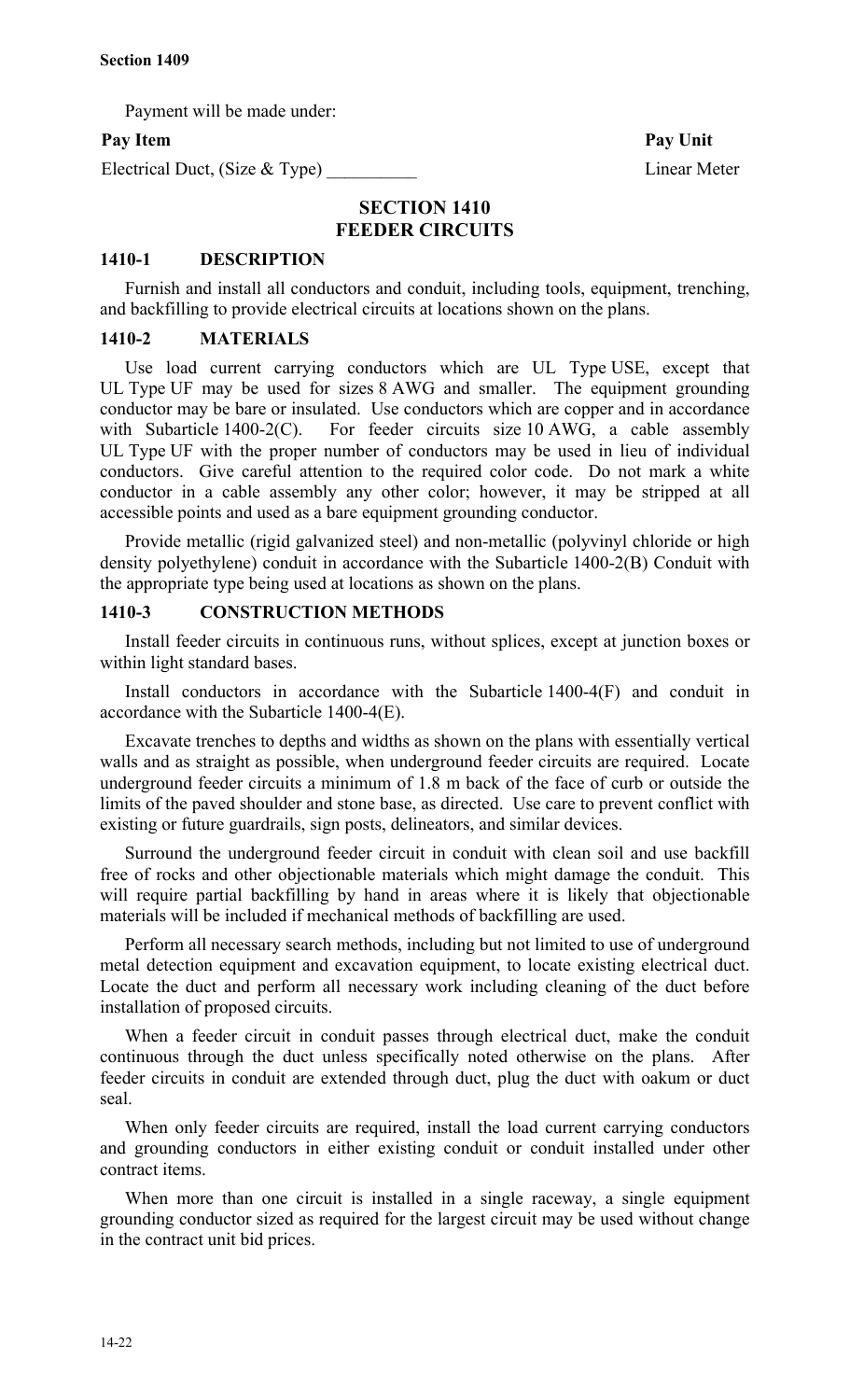Multiple circuits may be placed in the same trench if they are grouped and separated a minimum distance of 76.2 mm. When more than one circuit is installed in the same trench there will not be any adjustment of the contract unit bid prices.

# **1410-4 MEASUREMENT AND PAYMENT**

*Feeder Circuits* will be measured and paid for as the actual number of linear meters of each size and type feeder circuit that has been completed and accepted. Measurement will be to the nearest whole meter from electrical terminal to electrical terminal of the longest load current carrying conductor.

Feeder Circuit in Conduit will be measured and paid for as the actual number of linear meters of each size and type feeder circuit that has been completed and accepted. Measurement will be to the nearest whole meter from electrical terminal to electrical terminal of the longest load current carrying conductor.

Payment will be made under:

Linear Meter Linear Meter

Pay Item Pay Unit

# **SECTION 1411**

# **ELECTRICAL JUNCTION BOXES**

#### **1411-1 DESCRIPTION**

Provide junction boxes made from fiberglass reinforced polymer concrete and castmetal boxes encased in concrete of the appropriate type at locations noted on the plans, complete with all necessary covers, conduits, duct, and hardware, in accordance with the contract.

#### **1411-2 MATERIALS**

Use polymer concrete (PC) boxes which are stackable, and have bolted covers and are sized as shown in the plans.

Use polymer concrete material made of an aggregate consisting of sand and gravel bound together with a polymer and reinforced with continuous woven glass strands. Use material with the following minimum mechanical strength properties: 75.8 MPa compressive, 11.7 MPa tensile, 51.7 MPa flexural.

Have the material meet minimum acceptance criteria for: chemical resistance, accelerated service exposure, simulated sunlight exposure, water absorption, flexural properties, and flammability in accordance with ASTM D-543, D-756, D-1501, D-560, D-790, and D-635 respectively.

Provide light vehicular traffic design and base it on a 22.2 kN load over a 254 mm x 254 mm area.

Provide a bottom box which is open footed unless specifically noted as closed bottom on the plans.

Provide a standard Electric logo on the cover unless specifically noted otherwise on the plans. Provide a minimum of 2 size 10 mm hex head stainless steel cover bolts and inserts.

Backfill beneath and around the boxes using ABC in conformance with Section 1005.

Use ground rods that are 15.9 mm in diameter, 2.4 m long solid steel core with copper jacket. Provide a ground rod clamp made of one-piece bronze with a hex head screw. Both the rod and clamp shall conform *to UL Standard 467 Electrical Grounding and Bonding Equipment*.

Provide cast-metal (BR) box, replaceable frame, and cover that are hot dipped galvanized with factory or field drilled conduit entrances. Provide a cover with checkered imprint, pry bar slots, and reinforcing ribs for heavy loading, neoprene gasket,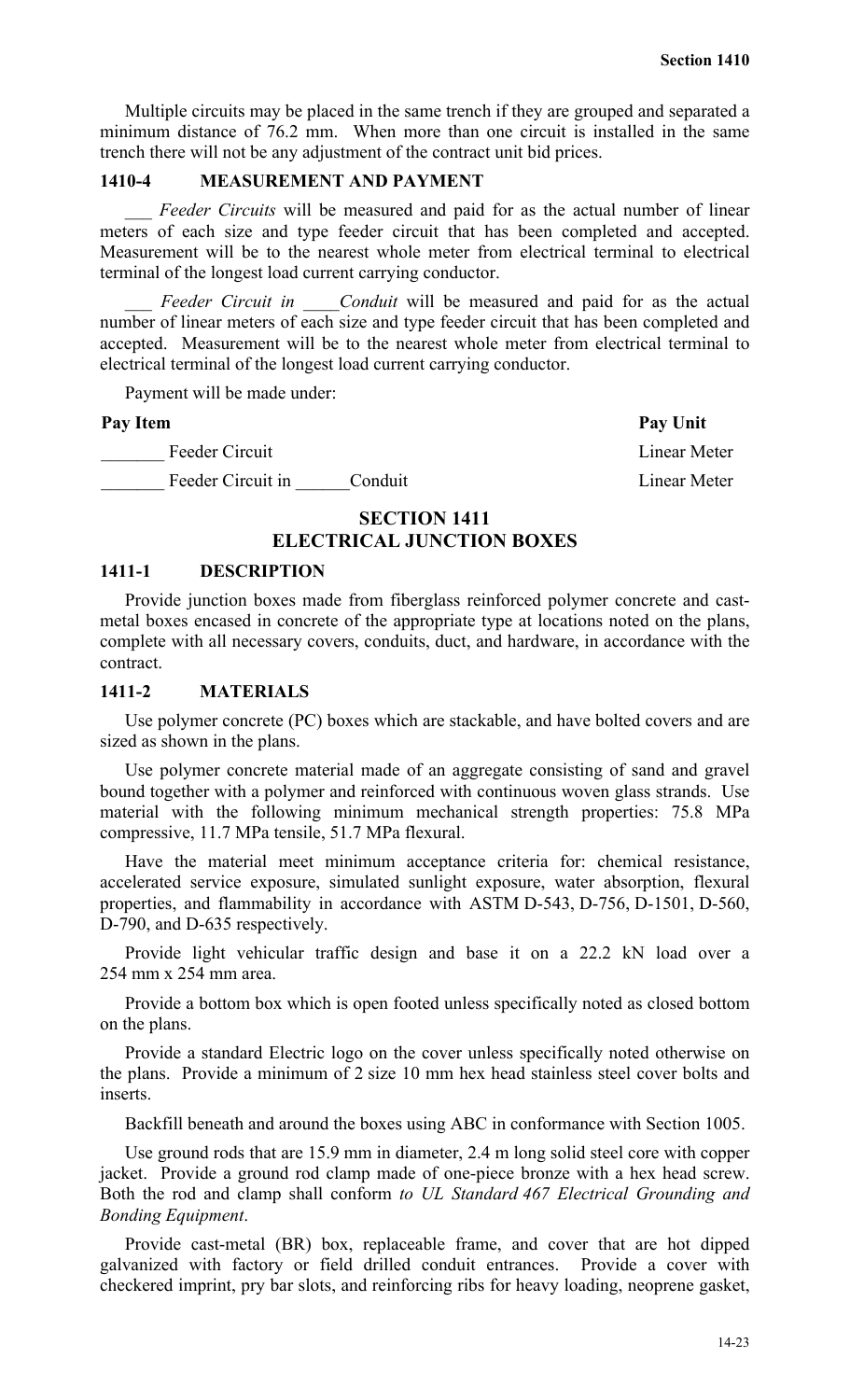and brass or stainless steel bolts. Provide a blind tapped (6.4 mm NC thread minimum) boss on interior of box for grounding.

# **1411-3 CONSTRUCTION METHODS**

Install conduits and duct before the polymer concrete (PC) boxes are set in place. Do not rest the bottom of the box directly on conduits, ducts or cables.

Place the top of the box on the same grade as the surrounding area except raise it 76.2 mm minimum to allow the backfill material to be sloped to prevent surface drainage from entering the box. Perform backfilling with sufficient care that no part of the junction box, conduit or duct is displaced or moved out of alignment. Place backfill material in 152.4 mm layers and compact to a density comparable to the adjacent undisturbed material.

Locate junction boxes for best routing of conduit and duct, and to minimize drainage problems. Do not locate boxes in useable shoulders or pavements or other areas where they may be subjected to traffic loadings.

Install a ground rod as indicated on the plans with bonding jumpers, etc. as required. Stub the ends of conduit and duct up vertical as near the top of the box as practical and seal. Arrange wiring so that it will not lay in the bottom of the box.

Place sealant between the cover and box to prevent surface drainage from entering the top of the box.

Install cast-metal (BR) boxes and arrange conduits and ducts to best fit field conditions. Place boxes, conduit, and ducts as the work is built up, thoroughly bonded and accurately spaced and aligned. Place boxes with covers flush with surface of concrete (generally traffic side of median barrier).

Place mastic between the cast metal box frame and the cast concrete barrier, as shown on plans to allow easy replacement of the frame.

# **1411-4 MEASUREMENT AND PAYMENT**

*Electrical Junction Boxes \_\_\_* will be measured and paid for as the actual number of the appropriate type and size junction boxes that have been installed and accepted. Payment for the conduit, duct and wiring will be paid for under other contract items. Ground rods, clamps and bonding jumpers are incidental to the junction boxes.

Payment will be made under:

# Pay Item **Pay Unit**

Electrical Junction Boxes **Each** 

# **SECTION 1412 UNDERPASS LIGHTING**

# **1412-1 DESCRIPTION**

Furnish and install wall mounted and/or pendant mounted luminaires with electrical circuitry, for underpass lighting at locations shown on the plans. Work includes but is not limited to furnishing and installing underpass luminaires with lamp, ballast, and mounting hardware as well as furnishing and installing circuit breakers and enclosure, pull boxes, conduit, conductors, expansion fittings, anchors, straps, and ground rod.

# **1412-2 MATERIALS**

Use luminaires that are listed as Suitable for Wet Locations according to UL Standard #1572, with sealed and filtered optical assemblies. Use high power factor ballasts that are completely pre-wired integral units, for reliable starting and operating of high pressure sodium lamps at -40°C ambient temperature. Use heavy-duty mogul base lamp sockets, with split shell tempered brass lamp grips and a free-floating, spring-loaded center contact. Use the luminaire type, wattage, voltage and IES illumination distribution pattern as shown on the plans.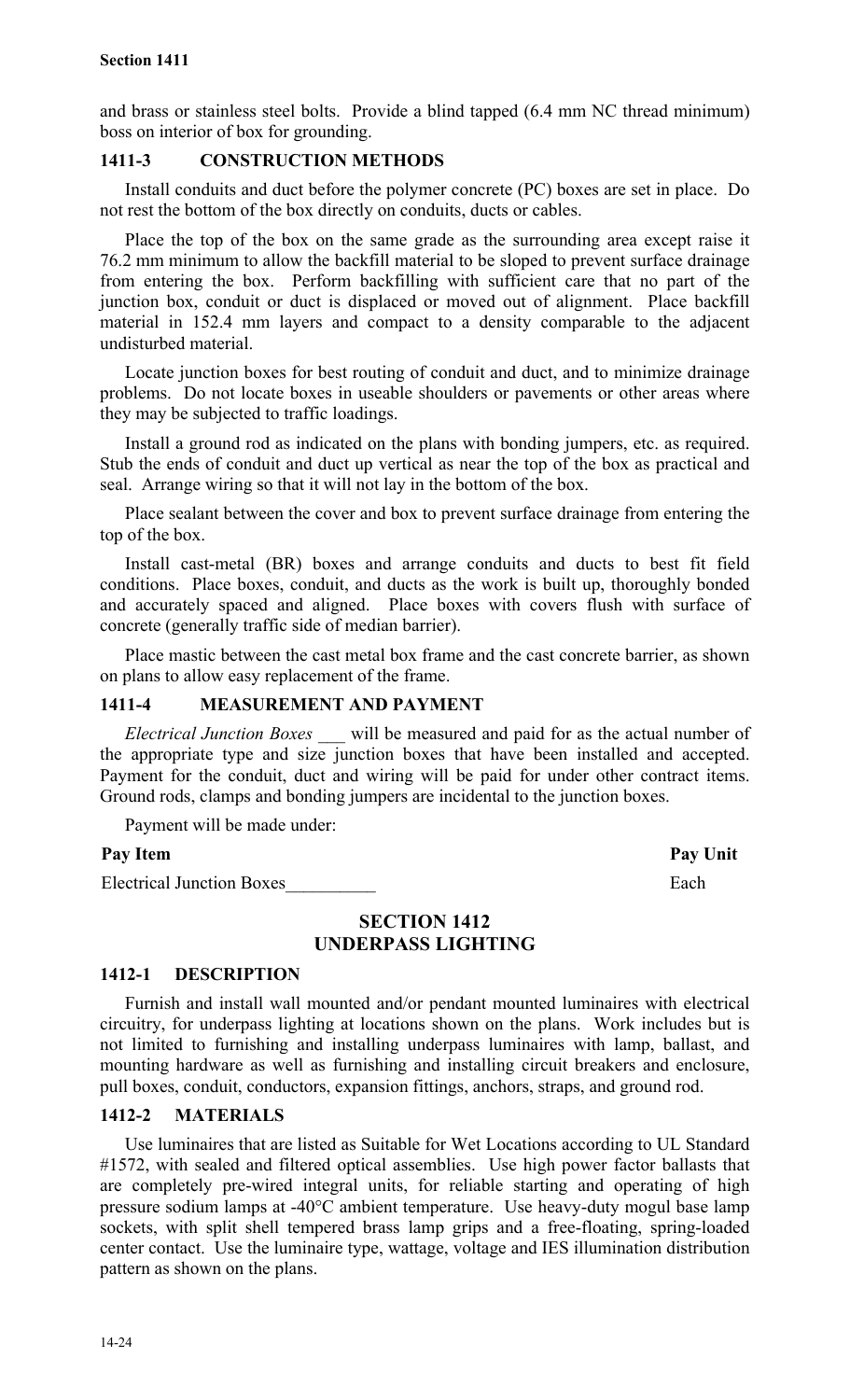Provide type WM luminaires that are wall mounted, with cast aluminum housing painted with premium quality gray or dark bronze paint. Provide a prewired ballast and terminal board assembly, and cast aluminum side-hinged door with glass refractor. Use the same color WM luminaires throughout the project. Provide factory installed mounting holes in the back, and conduit entrances in the sides and top. Provide a formed aluminum reflector and socket assembly, with a chemically bonded lightweight nonbreakable glass finish, which is removable with only a screwdriver.

Provide type PM luminaires that are a pendant mounted assembly of ballast, optical and mounting components, including a safety chain and hanging hardware. Provide a die-cast aluminum ballast housing with gray paint finish, with a prewired ballast assembly and an external quick electrical disconnect receptacle for attachment of hanging hardware. Provide a faceted aluminum reflector with an Alzak (proprietary term of Aluminum Company of America) finish, and a lightly diffused refractor made of UV stabilized, injection molded, prismatic, heat-resistant, acrylic. Provide hinges and stainless steel, over-center, vibration-resistant spring latches for easy access to the lamp, and clamping of the gasket between the refractor and ballast housing.

Use a 19.1 mm rigid galvanized steel conduit with a hook and power cord entrance as the pendant. Provide a 3-conductor type SO power cord and a 19.1 mm female threaded wiring compartment with quick electrical disconnects, to attach the ballast housing to the pendant as shown in the plans.

Use galvanized weldless forged steel eye-nuts that comply with Federal Specification WW-H-171E (Type 17), or Manufacturers Standardization Society SP-69 (Type 17). Attach eye-nuts to galvanized steel or stainless steel threaded rod that has been anchored to the bridge deck with adhesive anchors. Use galvanized steel or stainless steel safety chain, S hooks and lock nuts.

Use conduit and wire in accordance with Article 1400-2, and gasketed PVC junction boxes as shown in the plans.

Use a 2-pole, 480 VAC, 20 AMP circuit breaker, installed in a NEMA 3R enclosure that has been primed and painted with a premium grade exterior paint before installation, to increase corrosion resistance. Install an equipment ground bar, and provide a lock in accordance with Article 1400-8.

# **1412-3 CONSTRUCTION METHODS**

Mount luminaires as shown in the plans. Use galvanized steel or stainless steel clamps and attachment hardware.

Install circuitry in accordance with the requirements of Article 1400-4, titled Wiring Methods and Conduit Installation.

#### **1412-4 MEASUREMENT AND PAYMENT**

*Underpass Luminaires \_\_\_\_* will be measured and paid for as the actual number that have been installed and accepted.

*Underpass Circuitry* will be paid for at the contract lump sum price for Underpass Circuitry at  $\qquad$  at the appropriate location.

Payment will be made under:

#### Pay Item Pay Unit

Underpass Luminaires **Each** 

Underpass Circuitry at  $Lump$  Sum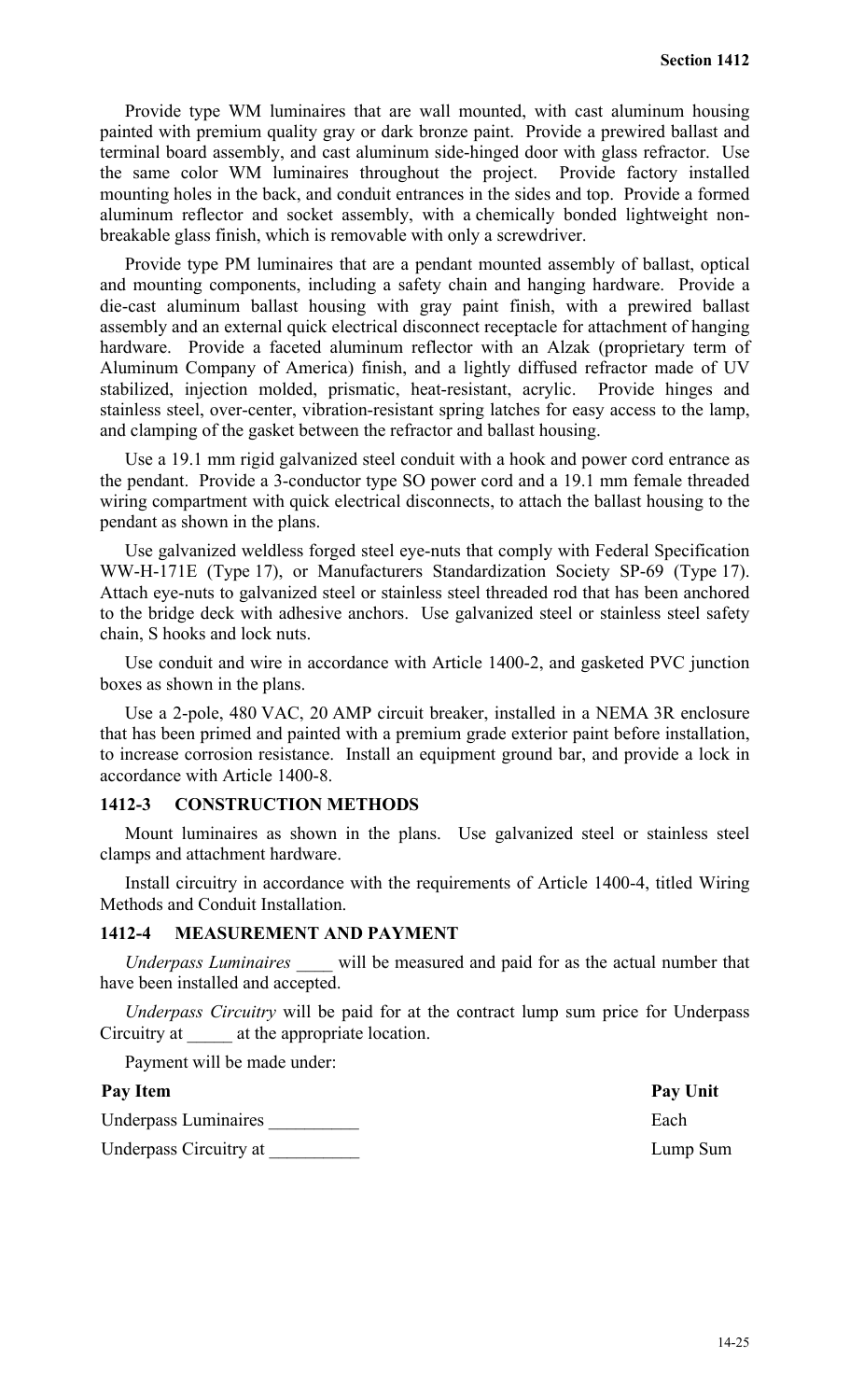# **SECTION 1413 PORTABLE CONSTRUCTION LIGHTING**

# **1413-1 DESCRIPTION**

Furnish, operate and maintain everything necessary to provide lighting for compliance with Article 105-14 Night Work requirement for artificial lighting.

# **1413-2 MATERIALS**

Furnish all lighting equipment as required and retain after the work is completed. Material and/or equipment is not required to be new but shall be in good operating condition and in compliance with applicable safety and design codes.

Submit, for the review and approval catalog cuts giving the specific brand names, model numbers and ratings of the lighting equipment. Include in the submittals power ratings and photometric data. Allow 40 days for review of the submittals. Do not begin night work without approval of the equipment and/or materials.

# **1413-3 TOWER LIGHT**

Use tower lights which consist of mercury vapor, metal halide, high pressure sodium or low pressure sodium fixtures mounted on a tower approximately 9.1 m in height. Use tower light fixtures which are heavy duty flood, area, or roadway style with wide beam spread, have an output of 50,000 lumens minimum, have the combined outputs of all fixtures on each tower light not exceed 460,000 lumens, and are weatherproof and supplied with attached waterproof power cord and plug. Use a sturdy tower which is freestanding without the aid of guy wires or bracing. Provide sufficient capacity in the power supply to operate the light(s) and locate it for the shortest safe routing of cables to the fixtures. A tower light consisting of the combined fixture(s), tower and power supply is preferred.

Provide tower lights of sufficient wattage and/or quantity to provide an average maintained horizontal illuminance greater than 20 footcandles over the work area.

Aim and position the lights to illuminate the area for construction work. Make sure that there is not any disabling glare to the motorist. In no case should the main beam of the light be aimed higher than 60° above straight down. The lights should be set as far from traffic as practical and aimed in the direction of, or normal to, the traffic flow.

# **1413-4 MACHINE LIGHTS**

Use machine lights which have mercury vapor, metal halide, high pressure sodium or low pressure sodium conventional roadway enclosed fixtures mounted on supports attached to the construction machine at a height of approximately 4 m. Use fixtures for machine lights which have light output between 22,000 and 50,000 lumens. Use a power supply with sufficient capacity to operate the light(s) and securely mount on the machine. Perform electrical grounding of generators to frames of machines on which they are mounted in conformance with the National Electrical Code (NEC).

Use machine light fixtures with sufficient wattage and/or quantity to provide an average maintained horizontal illuminance greater than 10 footcandles on the machine and the surrounding work area. Machine lights are in addition to conventional automotive type headlights which are necessary for maneuverability.

# **1413-5 CONSTRUCTION METHODS**

Use tower lights when the night work is confined to a fairly small area and is essentially a stationary operation. Space tower lights no closer than 30 m apart and no further than 92 m apart. Actual spacing will be determined by approved equipment. At any spacing, the required 20 footcandles of light will be the determining factor.

Use machine lights when the night work is not confined to a small area and is essentially a continuous moving construction operation.